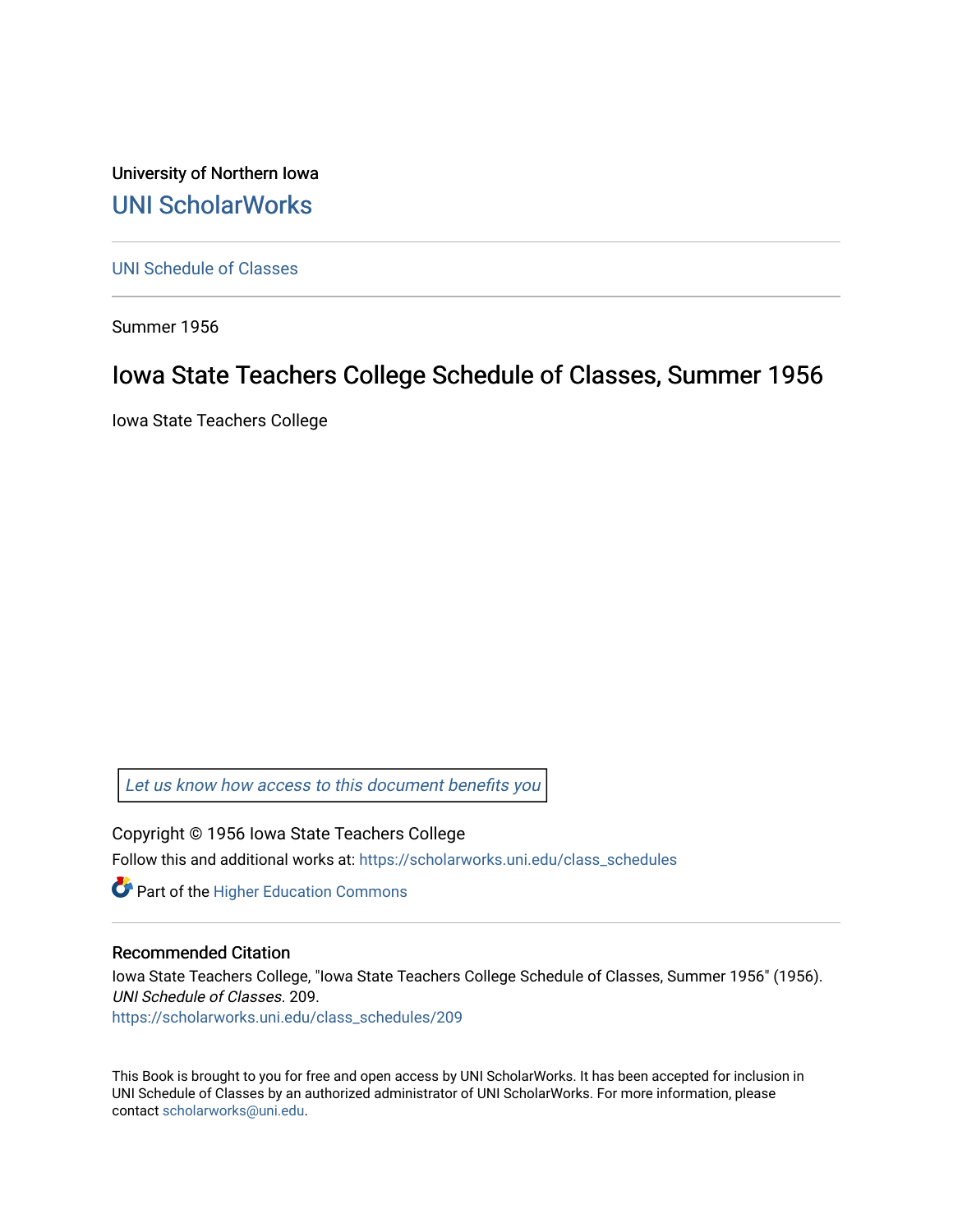# **SUMMER QUARTER, 1956**

Schedule of Classes

### **SUBJECTS**

#### **ALPHABETIC ORDER**

83 Agriculture **60 Art** 84 Biology 15 Business Education 86 Chemistry 87 Earth Science 92 Economics 21 Education 62 English 72 French 74 German 94 Government 96 History 31 Home Economica 68 Humanities 33 Industrial Arts 66 Journalism 70 Languages 76 Latin 35 Library Science 80 Mathematics 52 Music 54 Music, Applied 57 Music, Methods 58 Music, Theory 65.Philosophy **37 Physical Education** 38 Physical Education, Men 39 Physical Education, Women 88 Physics 20 Psychology 64 Religious Literature 30 Safety Education **22 Science** 90 Social Science 98 Sociology 78 Spanish 50 Speech 28 Teaching

**CODE NUMBER ORDER 15 Business Education** 20 Psychology 21 Education 28 Teaching 30 Safety Education **31 Home Economics** 33 Industrial Arts 35 Library Science **37 Physical Education** 38 Physical Education, Men 39 Physical Education, Women 50 Speech 52 Music 54 Music, Applied 57 Music, Methods 58 Music, Theory **60 Art** 62 English 64 Religious Literature 65.Philosophy 66 Journalism **69 Humanities** 70 Languages 72 French 74 German 76 Latin 78 Spanish 80 Mathematics 82 Science 83 Agriculture 84 Biology 86 Chemistry 87 Earth Science **88 Physics** 90 Social Science 92 Economics 94 Government

- 96 History
- 98 Sociology

IOWA STATE TEACHERS COLLEGE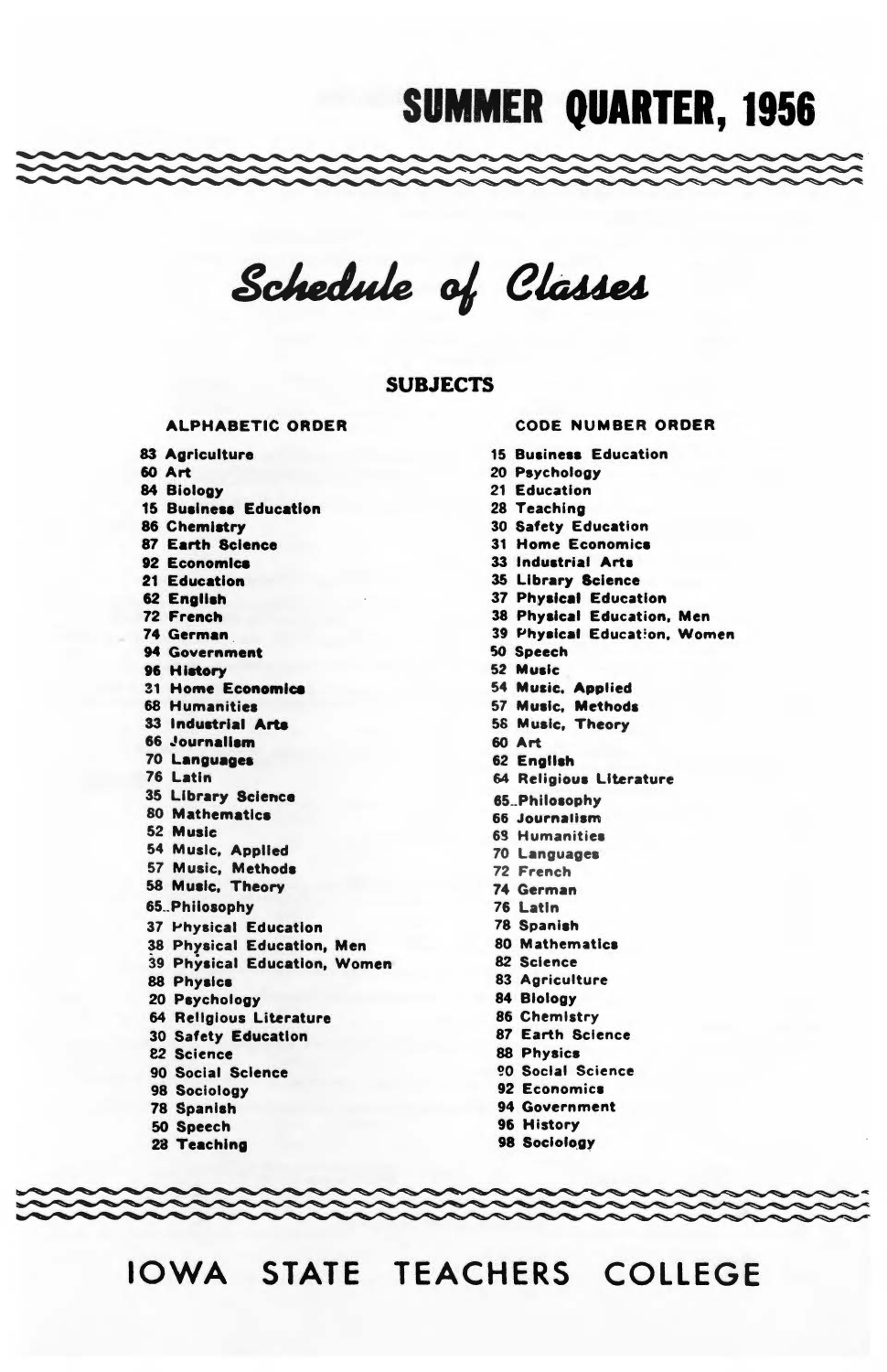### **REGISTRATION FOR SUMMER 1956**

#### ADMISSION OF NEW STUDENTS

The application for admission and academic records must be in the Office of the Registrar before an admission card can be issued. If you have never received your admission card, or have lost it, report to the Registrar's Office for permission to register.

#### SCHEDULE FOR NEW UNDERGRADUATE STUDENTS Monday, June II, 1956

Undergraduate students who have never attended college here will proceed according to the following schedule.

| $8:00 - 12:00$ | Placement tests, OCS gym (additional tests 3:00-5:00, Tuesday, June 12, 1956) |
|----------------|-------------------------------------------------------------------------------|
| $12:00 - 1:00$ | Lunch                                                                         |
| $1:00 - 3:00$  | Registration (see Registration Procedure below)                               |

REGISTRATION PROCEDURE Monday, June 11, 1956

This registration period is for students who did not register May 11 or 12, 1956. Graduate Students will register between 7:30 a.m. and 12:00 noon.

Undergraduate students will register according to the following schedule.

| $D-G$ | $7:30 - 8:00$ |         | $9:30 - 10:00$  |
|-------|---------------|---------|-----------------|
| $H-K$ | $8:00 - 8:30$ | $T-Z.A$ | $10:00 - 10:30$ |
| $L-M$ | $8:30 - 9:00$ | $B-C$   | $10:30 - 11:00$ |
| $N-R$ | $9:00 - 9:30$ |         |                 |

1. All students begin registration at the office of Student Personnel.

- 2. Present materials received to the Registrar's clerk in the corridor between Gilchrist and Administration Buildings, Fill out<br>all forms received here, If you are a veteran enrolled under PL 346 or not enrolled Spring 195
- 3. If you are a new student, have your picture taken at the Curriculum Laboratory Office, Administration Building, 2nd floor.
- 4. Pay your fees to the Business Office representative down stairs (first floor).
- 5. Take your cards to your .ldviser and arrange with him your schedule.
- 6. If you are to do student teaching, you are to pick up your assignment from the Department of Teaching before you register.
- 7. When your adviser has approved your schedule, go to the basement of the Administration Building and complete your registration. Note: New undergraduate students will go first to the north end of the basement corridor to have their speech check (Room 41).

ADVANCE REGISTRATION FOR FORMER STUDENTS AND GRADUATE STUDENTS, Friday, May 11, 8:00-4:00 or Sal May 12, 8:00-11:00

If you are to do student teaching, you are to pick up your assignment from the Department of Teaching before you register.

This registration is for graduate students and those undergraduate students who are on the campus during spring quarter or who have previously been enrolled. However, students whose registrations for spring quarter have not been cleared may not register at this time.

- 1. All students will start at the office of Student Personnel.
- 2. Students will pass down the second floor corridor between Gilchrist and Administration Buildings. Veterans under PL 346 or not enrolled Spring 1956 will see the veterans' clerk in the Registrar's office before passing the fee-collection table.
- 3. Fees will be paid on the first floor of the Administration Building.
- 4. Advisers will be found in their offices.
- 5. Registration will be completed in Room 10, basement, Administration Building.

#### LATE REGISTRATION

If you must register late, consult with the Dean oi Faculty to learn whether registration will be permitted, and if so, under what conditions. The Registrar's Office will inform you about the procedure to follow in registering. A fee of \$2,00 is charged for late registration,

#### CHANGE OF REGISTRATION

No course for credit may be added after 4:30 p.m., Friday, June 22, 1956.

Until 4:30 p. m. Thursday, June 28, 1956 , a fee of \$1. 00 will be charged for any change of registration not required by the college.

Courses dropped after 4:30 p.m. Thursday, June 28, 1956, will be recorded with a mark of WP or WF.

No course may be dropped after 4:30 p.m. Wednesday, July 18, 1956.

Do not change registration to reduce the amount of work to less than 8 hours (including PE 01) without the approval of the Dean of Faculty.

- If you desire a change in your registration, follow this procedure:
	- 1. Consult with your adviser about the proposed change. If he approves the change, he will fill out and sign a change-ofregistration card.
		- 2. Bring the change card at once to the Registrar's Office for checking. When cleared, present it at Room 10, basement Adm. Building.

CLASSIFICATION

Freshmen are students with 47 hours or less.<br>Sophomores are students with 48-95 hours. <br>Seniors are students with 144 hours or

Seniors are students with 144 hours or more.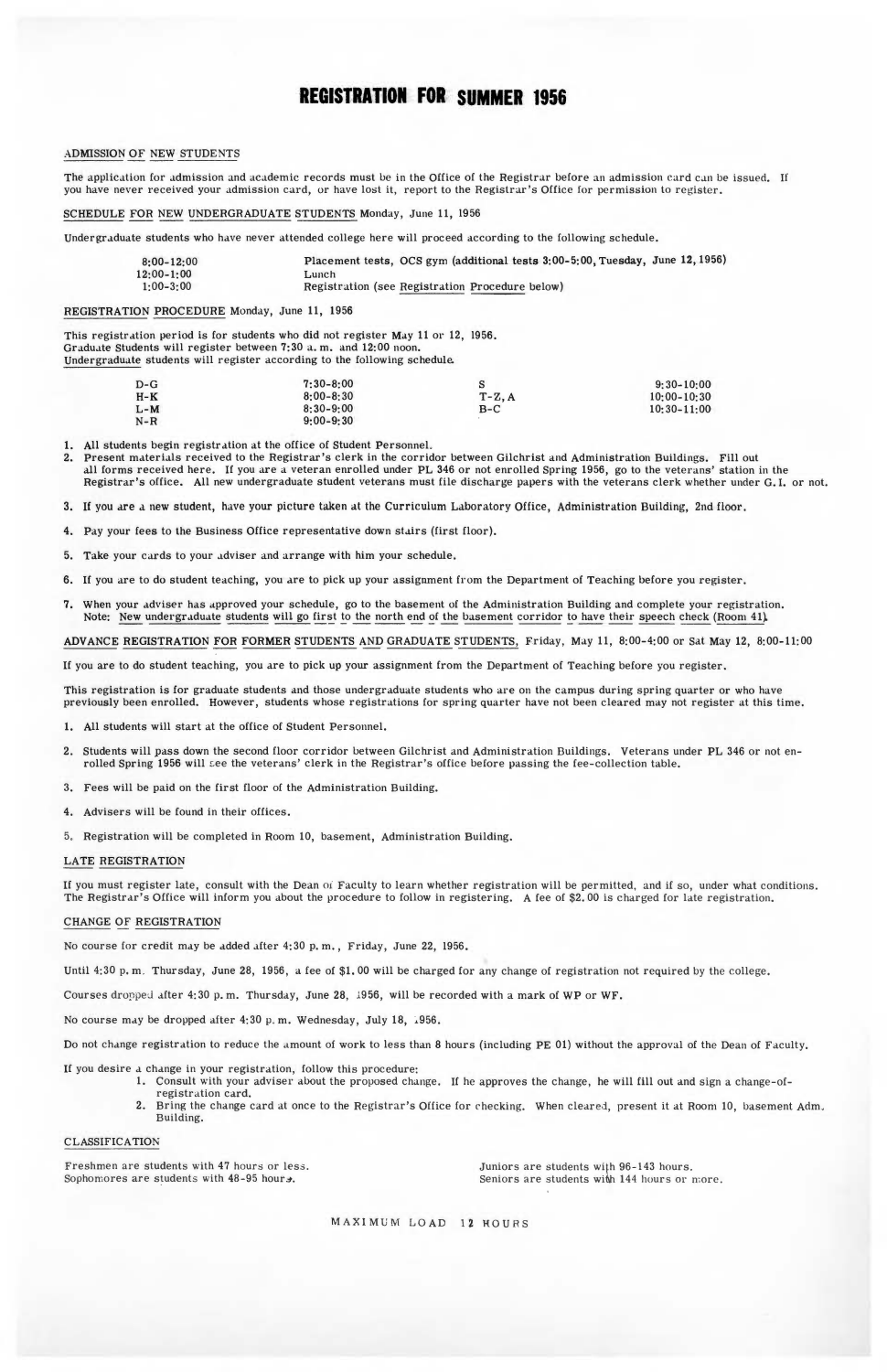# **15 BUSINESS EDUCATION**

| 19.149 | ı            | 11:00          | Dally              | Let solid to be the attitude<br>(Note A) |                               | ۰                       |          |
|--------|--------------|----------------|--------------------|------------------------------------------|-------------------------------|-------------------------|----------|
| 15:156 | 1            | 10:00          | Daily              | <b>Advanced Typewriting</b>              | 15:155 or 1 yr H.S.<br>typing | $\overline{\mathbf{2}}$ |          |
| 15:508 | 1            | $7:30-9:00$    | <b>MWF</b>         | <b>Income Tax</b>                        | 15:361                        | 3                       | Blanford |
| 15:527 | 1            | 9:00           | Daily              | Office Supervision & Mgt                 | 15:156 or equiv.              | 3                       | Marietta |
| 15:556 | $\mathbf{1}$ | 10:00<br>11:00 | <b>MTWF</b><br>т   | Business Organiz & Mgt                   |                               | 3                       | Blanford |
| 15:603 | 1            | $7:30-9:00$    | TTh                | Foundations of Bus Ed                    |                               | $\overline{2}$          | Blanford |
| 15:663 | 1            | 11:00<br>10:00 | <b>MWThF</b><br>Th | <b>Accounting Systems</b>                |                               | 3                       | Douglas  |
| 15:680 | 1            | 2:15           | Daily              | Seminar in Business Ed<br>(Note B)       |                               | 3                       | Douglas  |
| 15:682 | 1            | 1:15           | Daily              | Comparative Shorthand<br>Theory          | Permission of Instr           | 3                       | Marietta |
| 15:692 | 1            | 8:00           | <b>MWF</b>         | Improv Typewriting Instr.                |                               | $\overline{2}$          | Marietta |
|        |              |                |                    |                                          |                               |                         |          |

Note A: For students with no previous instruction in typewriting.

Note B: This course may be repeated for a maximum of nine hours credit.

**20 PSYCHOLOGY** 

| 20:508              | 1                            | 9:00         | <b>MWThF</b>                 | Personality Growth Child                |        |                      | 3                       |                    | Aud 333                          |
|---------------------|------------------------------|--------------|------------------------------|-----------------------------------------|--------|----------------------|-------------------------|--------------------|----------------------------------|
| 20:512              | $\mathbf{1}$                 | 2:15         | <b>MWF</b>                   | <b>Mental Hygiene</b>                   |        |                      | $\overline{\mathbf{2}}$ |                    | Aud 332                          |
| 20:515              | $\mathbf{1}$                 | 8:00         | <b>MTWF</b>                  | Child Psy.<br>(Note A)                  |        | 21:211 or Equiv.     | 3                       |                    | Aud 243                          |
| 20:516              | $\mathbf{1}$                 | 10:00        | <b>MTThF</b>                 | Psychol of Adolescence                  |        | $21:211$ or Equiv.   | 3                       |                    | <b>Aud 336</b>                   |
| 20:519              | $\mathbf 1$                  | 12:15        | T                            | <b>Systems of Psychology</b>            |        |                      | $\overline{4}$          | <b>Uecker</b>      | <b>Aud 236</b>                   |
|                     |                              | 1:15         | Daily                        |                                         |        |                      |                         |                    |                                  |
| 20:613              | $\mathbf{1}$                 | 11:00        | <b>MTThF</b>                 | <b>Advanced Educational Psychol</b>     |        |                      | 3                       | Wilcox             | Aud 236                          |
|                     | $\overline{2}$               | 2:15         | <b>MTWTh</b>                 |                                         |        |                      |                         | Wilcox             | Aud 236                          |
| 20:658              | $\mathbf{1}$                 | 2:15         | Daily                        | <b>Individual Intellig Test</b>         |        | 21:555               | 3                       | <b>Uecker</b>      | <b>Aud 243</b>                   |
|                     |                              | 3:15         | TTh                          | (Note B)                                |        | (5 periods per week) |                         |                    |                                  |
| <b>21 EDUCATION</b> |                              |              |                              |                                         |        |                      |                         |                    |                                  |
|                     |                              |              |                              |                                         |        |                      |                         |                    |                                  |
| 21:30               | 1<br>$\overline{\mathbf{2}}$ | 9:00<br>2:15 | <b>MWThF</b><br><b>MTWTh</b> | Children's Literature                   | z<br>Y |                      | $\mathbf{3}$            | Hampton<br>Hampton | <b>Aud 344</b><br><b>Aud 334</b> |
| 21:105              | $\mathbf{1}$                 | 11:00        | Daily                        | Exploring the Teaching Prof<br>(Note C) |        |                      | 3                       | Martindale         | Aud 331                          |
| 21:121              | $\mathbf{1}$                 | 10:00        | <b>MWF</b>                   | Audio Visual Ed. in Elem. Sch           |        |                      | $\mathbf{1}$            | Gierde             | Adm 219                          |
|                     | $\bf{2}$                     | 10:00        | т                            |                                         |        |                      |                         | Gierde             | Adm 219                          |
|                     |                              | 11:00        | TTh                          |                                         |        |                      |                         |                    |                                  |
|                     | $\bf{3}$                     | 1:15         | <b>MWF</b>                   |                                         |        |                      |                         | Gjerde             | Adm 219                          |
| 21:136              | $\mathbf 1$                  | 8:00         | TTh                          | Read. & Language Arts I Z               |        |                      | 5                       | Wilcox             | <b>Aud 236</b>                   |
|                     |                              | 9:00         | Daily                        |                                         |        |                      |                         |                    |                                  |
|                     | $\bf{2}$                     | 2:15         | <b>MWThF</b>                 |                                         | Y      |                      |                         | McCarthy           | Aud 348                          |
|                     |                              | 3:15         | <b>MWTh</b>                  |                                         |        |                      |                         |                    |                                  |
| 21:211              | $\mathbf{1}$                 | 8:00         | Daily                        | Fund of Teaching I                      |        |                      | 5                       | Harper             | Aud 345                          |
|                     |                              | 9:00         | <b>MW</b>                    |                                         |        |                      |                         |                    |                                  |
|                     | $\overline{\mathbf{2}}$      | 10:00        | Daily                        |                                         |        |                      |                         | Harper             | Aud 345                          |
|                     |                              | 11:00        | <b>MW</b>                    |                                         |        |                      |                         |                    |                                  |
|                     | $\bf{3}$                     | 10:00        | TTh                          |                                         |        |                      |                         | Johnson            | Aud 344                          |
|                     |                              | 11:00        | Daily                        |                                         |        |                      |                         |                    |                                  |
|                     | $\overline{4}$               | 1:15         | <b>MW</b>                    |                                         |        |                      |                         | Johnson            | Aud 344                          |
|                     |                              | 2:15         | Daily                        |                                         |        |                      |                         |                    |                                  |
| 21:212              | $\mathbf 1$                  | 8:00         | TTh                          | Fund of Teaching II                     |        |                      | 5                       | Price              | Aud 247                          |
|                     |                              | 9:00         | Daily                        | (Note D)                                |        |                      |                         |                    |                                  |
|                     | $\bf{2}$                     | 10:00        | <b>MW</b>                    |                                         |        |                      |                         | <b>Buswell</b>     | Aud 333                          |
|                     |                              | 11:00        | Daily                        |                                         |        |                      |                         |                    |                                  |
| 21:213              | $\mathbf{1}$                 | 8:00         | Daily                        | Fund of Teaching III                    |        |                      | 5                       | <b>Brimm</b>       | Aud 331                          |
|                     |                              | 9:00         | TTh                          |                                         |        |                      |                         |                    |                                  |
|                     | $\overline{2}$               | 1:15         | Daily                        |                                         |        |                      |                         | <b>Brimm</b>       | Aud 336                          |
|                     |                              | 2:15         | MW                           |                                         |        |                      |                         |                    |                                  |

Note  $\Lambda$ : No credit for a student who has credit in 20:415.

Note C: No credit for a student who has credit in 21:10 or 305. Note D: No credit for a student who has credit in 20:15 or 315.

Note B: No crediy for a student who has credit in 21:558.

Y Group is for students specializing at lower grade level.

Z Group is for students specializing at upper grade level.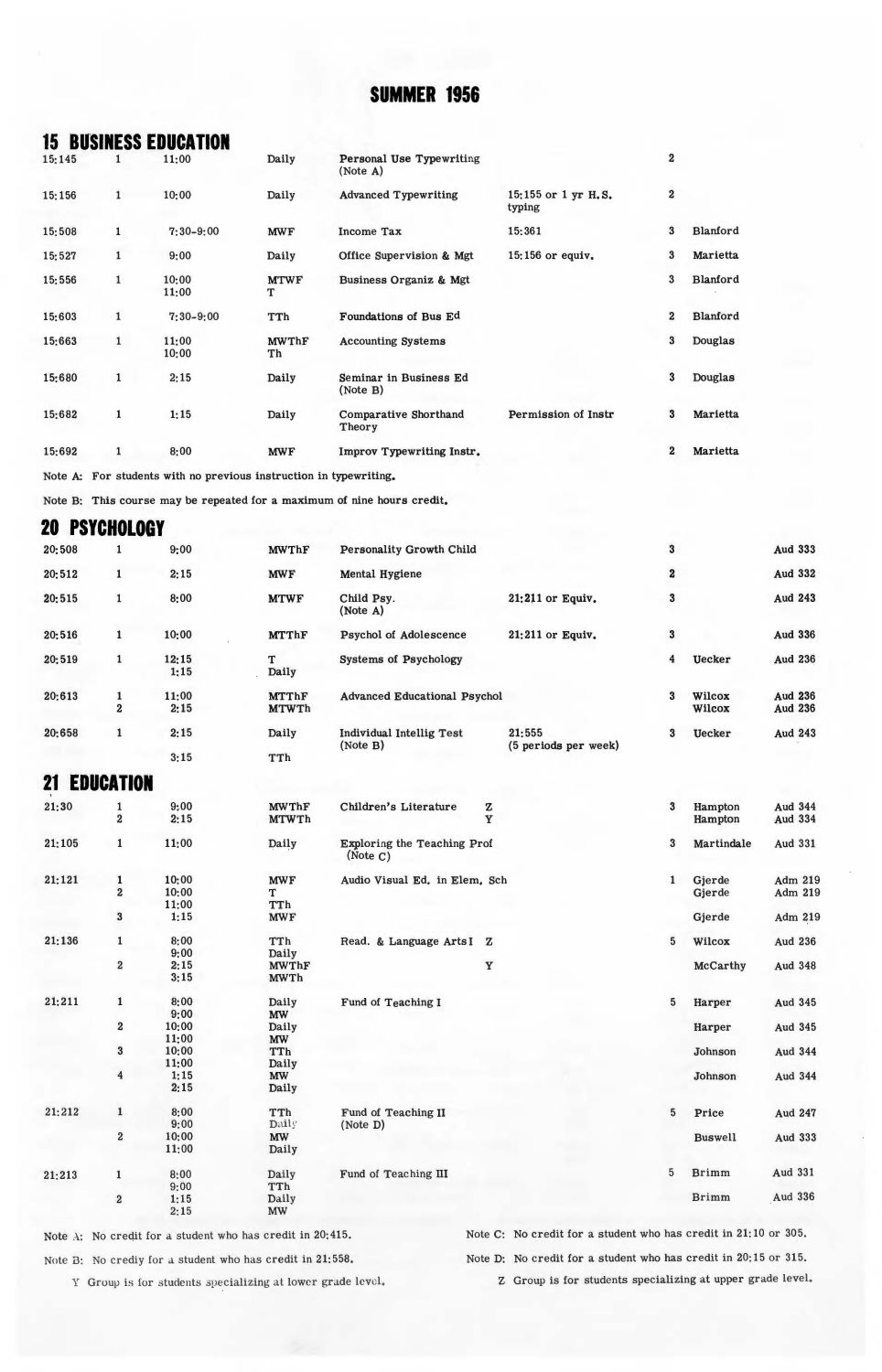# **21 EDUCATION**

| 21:310 | 1<br>$\boldsymbol{2}$            | 10:00<br>1:15        | <b>MTWF</b><br><b>MWThF</b>  | Early Childhood Ed.                        | 10 hrs. of Psych. & Ed.                               | 3                       | Koehring<br>Koehring             | Aud 334<br><b>Aud 334</b> |
|--------|----------------------------------|----------------------|------------------------------|--------------------------------------------|-------------------------------------------------------|-------------------------|----------------------------------|---------------------------|
| 21:332 | 1                                | 9:00                 | т                            | Teach. Elem. Curriculum I                  |                                                       | 4                       | Martindale                       | Aud 339                   |
|        |                                  | 10:00                | Daily                        |                                            |                                                       |                         |                                  |                           |
|        | 2                                | 1:15<br>2:15         | Daily<br>т                   |                                            |                                                       |                         | <b>Buswell</b><br><b>Buswell</b> | Aud 243<br>Aud 336        |
| 21:363 | 1                                | 1:15<br>2:15         | Daily<br>т                   | Teach. Kg-Pri. Curriculum I                |                                                       | 4                       | McCarthy                         | Aud 333                   |
| 21:439 | 1                                | 2:15<br>3:15         | Daily<br>Th                  | Teach. Elem. Curriculum II                 | 21:332                                                | 4                       | Hult                             | <b>Aud 331</b>            |
| 21:464 | 1                                | .9:00<br>10:00       | Daily<br>т                   | Teach. K P Curriculum II                   | 21:363                                                | 4                       | Hult                             | Aud 348                   |
| 21:503 | $\mathbf{1}$<br>$\boldsymbol{2}$ | 10;00<br>11:00       | <b>MTWF</b><br><b>MWThF</b>  | Problems of Teachers                       | <b>Student Teaching</b>                               | 3                       | Henze<br>Phillips                | Aud 331<br>Aud 334        |
| 21:505 | $\mathbf{1}$                     | 10:00                | <b>MTWF</b>                  | The Retarded Child                         | 21:544                                                | $\boldsymbol{3}$        |                                  | Aud 332                   |
| 21:507 | $\mathbf 1$                      | 8:00                 | <b>MTWF</b>                  | The Gifted Child<br>(Note E)               |                                                       | $\bf{3}$                |                                  | Aud 333                   |
| 21:525 | 1                                | 8:00<br>3:15         | <b>MWF</b><br>W              | Statistical Meth in Ed<br>(Note F)         |                                                       | 3                       | Phillips                         | Aud 236                   |
| 21:536 | 1<br>$\overline{2}$              | 10:00<br>1:15        | <b>MWThF</b><br><b>MWThF</b> | Read & Language Arts II                    | 21:136 or Equiv.                                      | 3                       | McCarthy<br>Hampton              | Aud 348<br><b>Aud 348</b> |
| 21:538 | 1                                | 8:00<br>9:00         | <b>MWF</b><br>Daily          | <b>Remedial Reading</b>                    | A Methods Course in the<br><b>Teaching of Reading</b> | 5                       | Sparrow                          | Aud 332                   |
| 21:542 | 1                                | 8:00<br>9:00         | TTh<br>Daily                 | Lit. for Kg-Prim Children                  |                                                       | 5                       | Koehring                         | Aud 334                   |
| 21:544 | $\mathbf{1}$                     | 2:15                 | <b>MTThF</b>                 | The Exceptional Child                      |                                                       | 3                       |                                  | Aud 341                   |
| 21:555 | 1                                | 10:00<br>11:00       | т<br>Daily                   | Group Evaluation Tech                      | 21:525                                                | 4                       | W. Silvey                        | Aud 335                   |
| 21:556 | 1                                | Arr                  | Arr                          | <b>Clinical Experience</b>                 | Approval Head of Dept.                                | $1 - 6$                 | <b>Uecker</b>                    | E d Clinic                |
| 21:562 | 1                                | 2:15                 | <b>MWThF</b>                 | Prob in Read in Sec. Sch                   |                                                       | 3                       | <b>Buswell</b>                   | <b>Aud 333</b>            |
| 21:568 | $\mathbf{1}$                     | 10:00<br>11:00       | Daily<br>TTh                 | The Junior High School                     |                                                       | 5                       | O. Thompson Aud 247              |                           |
| 21:570 | $\mathbf 1$                      | 10:00<br>11:00       | Daily<br>W                   | Elem. Sch Supervision I                    |                                                       | $\overline{\mathbf{4}}$ | Riebe                            | <b>Aud 236</b>            |
| 21:574 | 1                                | Arr                  | Arr                          | Materials of Instruction                   | Approval Head of Dept                                 | 5                       | G. Wagner                        | Curr Lab                  |
| 21:580 | 1                                | 8:00                 | TTh                          | <b>Audio Visual Education</b>              |                                                       | 3                       | Riebe                            | Adm 219                   |
|        | $\bf{2}$                         | 9:00<br>1:15         | Daily<br>TTh                 |                                            |                                                       |                         | Riebe                            | Adm 219                   |
|        |                                  | 2:15                 | Daily                        |                                            |                                                       |                         |                                  |                           |
| 21:583 | $\mathbf{1}$                     | 1:15                 | MTThF                        | Intro. Guid. & Counseling                  |                                                       | 3                       | Harper                           | Aud 345                   |
| 21:584 | $\mathbf 1$                      | 10:00                | <b>MWThF</b>                 | Ed & Occupational Inform                   |                                                       | 3                       | Phillips                         | Aud 335                   |
| 21:604 | 1                                | 8:00                 | т                            | <b>Educational Research</b>                |                                                       | $\overline{\bf 4}$      | H. Silvey                        | Aud 336                   |
|        | $\boldsymbol{2}$                 | 9:00<br>2:15<br>3:15 | Daily<br>Daily<br>т          |                                            |                                                       |                         | Lamke                            | Aud 247                   |
| 21:614 | 1                                | 11:00                | <b>MTWF</b>                  | Elem School Supervision II                 | Approval of Dept Head                                 | 3                       | Hult                             | <b>Aud 348</b>            |
| 21:617 |                                  | 8:00<br>9:00         | TTh<br>Daily                 | Analysis of Individual                     | Ed. 21:583                                            | 5                       | Henze                            | <b>Aud 335</b>            |
| 21:618 | $\mathbf{1}$                     | 1:15                 | <b>MTWTh</b>                 | Org. & Adm. Guidance                       | Approval of Dept. Head                                | 3                       | Henze                            | Aud 331                   |
| 21:619 | 1                                | 2:15                 | Daily                        | Program<br><b>Techniques of Counseling</b> |                                                       | 5                       | W. Silvey                        | Aud 335                   |
|        |                                  | 3:15                 | TTh                          |                                            |                                                       |                         |                                  |                           |
| 21:624 | $\mathbf 1$                      | 1:15<br>3:15         | Daily<br>MW                  | Sch & Community Relatns                    |                                                       | 5                       | Price                            | <b>Aud 247</b>            |
| 21:631 | $\mathbf{1}$                     | 10:00<br>11:00       | Daily<br>TTh                 | Curric Develop Sec Sch                     |                                                       | 5                       | <b>Bishop</b>                    | Aud 243                   |
| 21:632 | $\mathbf 1$                      | 1:15<br>2:15         | Daily<br>TTh                 | Curric Elem Sch Child                      |                                                       | 5                       | Sparrow                          | <b>Aud 332</b>            |

Note E: It is recommended that 21:544 be taken first. Note F: No credit for a student who has credit in 80:506.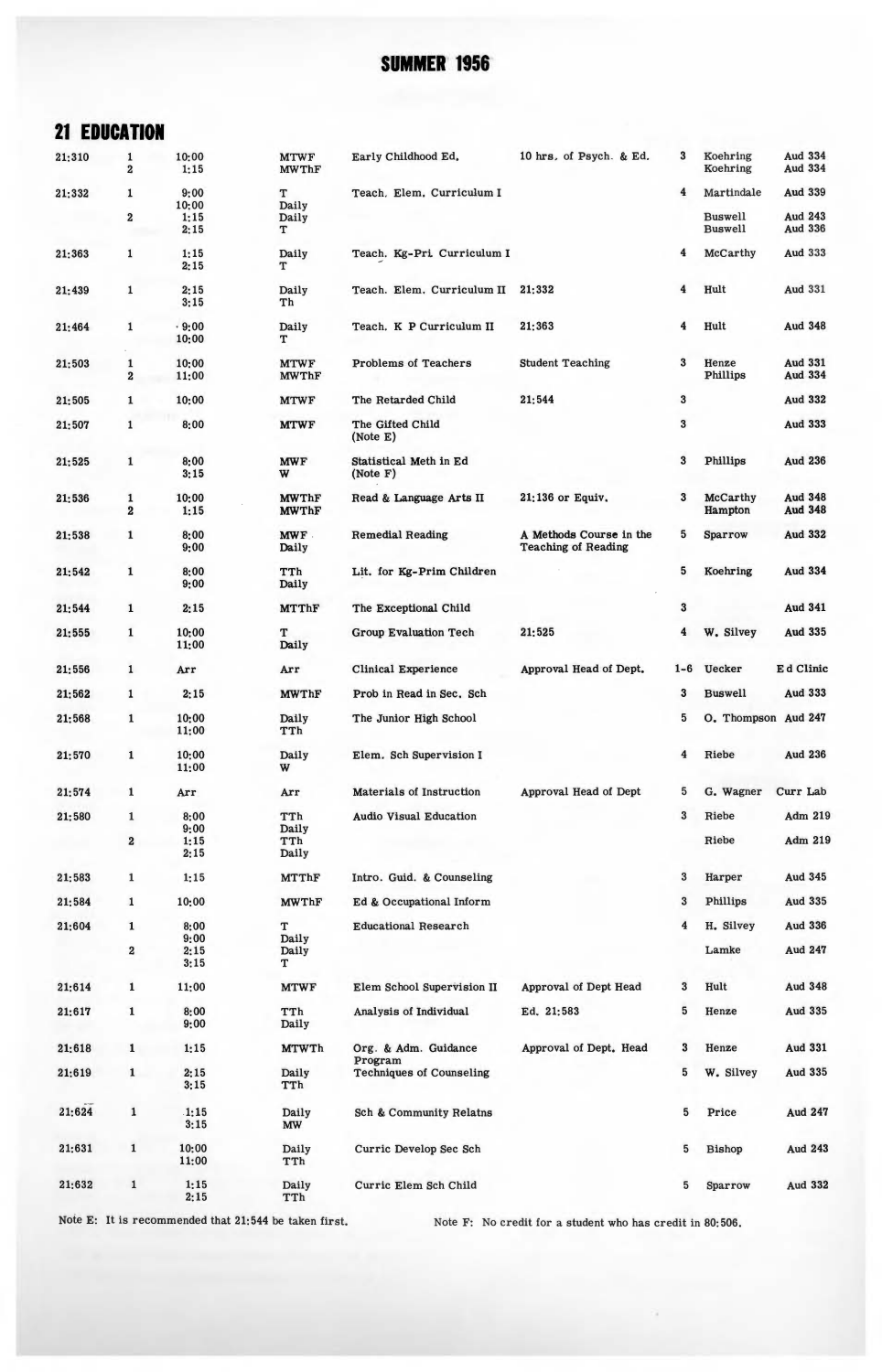# **21 EDUCATION**

| 21:675             | 1                              | 2:15<br>3:15  | Daily<br>TTh                 | Prin of School Admin                       |                        | 5                       | Knutson             | Aud 339            |
|--------------------|--------------------------------|---------------|------------------------------|--------------------------------------------|------------------------|-------------------------|---------------------|--------------------|
| 21:676             | $\mathbf{1}$                   | 9:00          | <b>MTWF</b>                  | Admin Secondary School                     | Approval of Dept. Head | 3                       | O. Thompson Aud 243 |                    |
| 21:677             | 1                              | 8:00          | <b>MWThF</b>                 | <b>Admin Elementary School</b>             | Approval of Dept. Head | 3                       | Martindale          | Aud 336            |
| 21:679             | $\mathbf{1}$                   | 11:00         | <b>MTThF</b>                 | School Finance                             |                        | 3                       | Knutson             | Aud 332            |
| 21:680             | $\mathbf{1}$                   | 1:15<br>2:15  | TTh<br>т                     | Seminar in Sec Education                   |                        | $\overline{\mathbf{2}}$ | Phillips            | Aud 329            |
| 21:684             | $\mathbf{1}$<br>$\overline{2}$ | 10:00<br>1:15 | <b>MWThF</b><br><b>MTThF</b> | Philosophy of Education                    |                        | 3                       | Bluhm<br>Bluhm      | Aud 341<br>Aud 335 |
| <b>28 TEACHING</b> |                                |               |                              |                                            |                        |                         |                     |                    |
| 28:304<br>404      | 1                              | AM            | Daily                        | Kg Primary Teaching<br>(Note A)            | 10 hrs pscyh & ed      | 8                       |                     | <b>CLS</b>         |
| 28:306<br>406      | $\mathbf{1}$                   | AM            | Daily                        | <b>Intermed Grade Teaching</b><br>(Note A) | 10 hrs pscyh & ed      | 8                       |                     | <b>CLS</b>         |
| 28:650             | 1                              | AM            | Daily                        | Adv Lab Practice                           |                        | Arr                     |                     | <b>CLS</b>         |

Note A: Not more than a total of 15 hrs credit in all courses 28:105-408 inclusive may be used in meeting the requirements for graduation on any curriculum.

# **30 SAFETY EDUCATION**

| 30:313        | 1<br>$\overline{a}$           | 8:00<br>8:00                            | <b>MTWF</b><br><b>MTWF</b>                               | <b>Educating for Safety</b>                                                            |                                                                                          | 3              | Woodcock<br>Meyerhoff                                | Aud 339<br>Aud 341                       |
|---------------|-------------------------------|-----------------------------------------|----------------------------------------------------------|----------------------------------------------------------------------------------------|------------------------------------------------------------------------------------------|----------------|------------------------------------------------------|------------------------------------------|
| 30:411        | 1<br>$\overline{2}$           | 1:15<br>1:15                            | <b>MTWTh</b><br><b>MTWTh</b>                             | Teach of Highway Safety                                                                | Iowa Driver's License                                                                    | 3              | Woodcock<br>Meverhoff                                | Aud 339<br>Aud 341                       |
| 30:413        | 1<br>$\overline{2}$           | 11:00<br>11:00                          | <b>MTThF</b><br>MTThF                                    | Safety Ed in Elem Sch                                                                  |                                                                                          | 3              | Woodcock<br>Meyerhoff                                | Aud 339<br>Aud 341                       |
| 30:415        | $\overline{2}$                | 9:00<br>9:00                            | <b>MWThF</b><br><b>MWThF</b>                             | Safety Ed in Sec. Schools                                                              |                                                                                          | 3              | Woodcock<br>Meyerhoff                                | Aud 339<br>Aud 341                       |
| 31.<br>HOME   |                               | <b>ECONOMICS</b>                        |                                                          |                                                                                        |                                                                                          |                |                                                      |                                          |
| 31:112        | ı                             | 1:15<br>$1:15-3:05$                     | <b>MWF</b><br>TTh                                        | Household Equipment                                                                    | Recommended that<br>82:116 precede                                                       | 3              | Sutherland                                           | Voc 201                                  |
| 31:466        | $\mathbf{1}$                  | Arr                                     | Arr                                                      | Home Management House                                                                  | Recommended that<br>$31:450$ , $31:125$ , or<br>471 precede                              | 4              | Buckingham                                           | <b>HMH</b>                               |
| 31:490        | $\mathbf{1}$                  | 10:00<br>$10:00 - 11:50$                | <b>MWThF</b><br>т                                        | Meth in Home Economics                                                                 | Should precede student<br>teaching                                                       | 4              | Buckingham                                           | Voc 210                                  |
| 31:568        | 1<br>$\overline{2}$<br>5<br>6 | $8:00 - 9:50$<br>11:00<br>10:00<br>2:15 | <b>MWF</b><br><b>MWThF</b><br><b>MWThF</b><br><b>MWF</b> | Problems: Foods<br>Problems: Nutrition<br>Problems: HE Education<br>Problems: Adult Ed | Approval: Dept Head<br>Approval: Dept Head<br>Approval: Dept Head<br>Approval: Dept Head | 3<br>3<br>3    | Sutherland<br>Sutherland<br>Buckingham<br>Buckingham | Voc 209<br>Voc 209<br>Voc 210<br>Voc 210 |
| 33 INDUSTRIAL |                               | <b>ARTS</b>                             |                                                          |                                                                                        |                                                                                          |                |                                                      |                                          |
| 33:110        | 1                             | $1:15-3:05$                             | Daily                                                    | <b>General Drawing</b>                                                                 |                                                                                          | $\overline{4}$ | Wright                                               | A&I 110                                  |
| 33:120        | $\mathbf{1}$                  | $8:00 - 9:50$                           | Daily                                                    | General Woodwork                                                                       |                                                                                          | 4              | Elliott                                              | A&I 117                                  |
| 0040          |                               | 0.45.58                                 | $-11$                                                    | $\sim$ $\sim$ $\sim$ $\sim$ $\sim$ $\sim$ $\sim$                                       |                                                                                          |                | $\cdots$                                             | 18727                                    |

| 33:140 | 1              | $3:15 - 5:05$           | Daily        | General Metalwork              |                                    | 4                       | Elliott          | A&I 105            |
|--------|----------------|-------------------------|--------------|--------------------------------|------------------------------------|-------------------------|------------------|--------------------|
| 33:441 | $\mathbf{1}$   | $3:15 - 5:05$           | <b>MTWTh</b> | Sheetmetal & Welding           | 33:140 or consent of<br>Dept. Head | 3                       | Elliott          | A&I 105            |
| 33:473 | 1              | $8:00 - 9:50$           | TWThF        | Finishing & Upholstery         |                                    | 3                       | Elliott          | A&I 117            |
| 33:603 | $\mathbf{1}$   | 10:00                   | Daily        | Foundations of Indus Ed        |                                    | 3                       | Wright           | A&I 110            |
| 33:626 | $\mathbf{1}$   | 11:00                   | Daily        | Indus Arts Curriculum          | Consent of Dept. Head              | 3                       | Reed             | A&I 110            |
| 33:670 | $\overline{4}$ | $1:15-3:05$<br>1 hr arr | <b>MTWTh</b> | Projects In Arts Design        | Consent of Dept. Head              | $2 - 5$                 | Reed             | A&I 110            |
| 35     | <b>LIBRARY</b> | <b>SCIENCE</b>          |              |                                |                                    |                         |                  |                    |
| 35:110 | $\overline{2}$ | 9:00<br>10:00           | TTh<br>TTh   | Library Orientation            |                                    | $\mathbf{1}$            | Noonan<br>McLeod | Lib 201<br>Lib 201 |
| 35:320 | $\mathbf{1}$   | 10:00                   | <b>MTThF</b> | Library Administration I       |                                    | 3                       | Noonan           | Lib <sub>3</sub>   |
| 35:323 | $\mathbf{1}$   | 8:00                    | <b>MTThF</b> | Library Tech Processes I       |                                    | 3                       | McCusker         | Lib <sub>3</sub>   |
| 35:332 | 1              | 11:00                   | <b>MWF</b>   | <b>Book Selectn Procedures</b> | 35:323 recommended                 | $\overline{\mathbf{2}}$ | McCusker         | Lib <sub>3</sub>   |
|        |                |                         |              |                                |                                    |                         |                  |                    |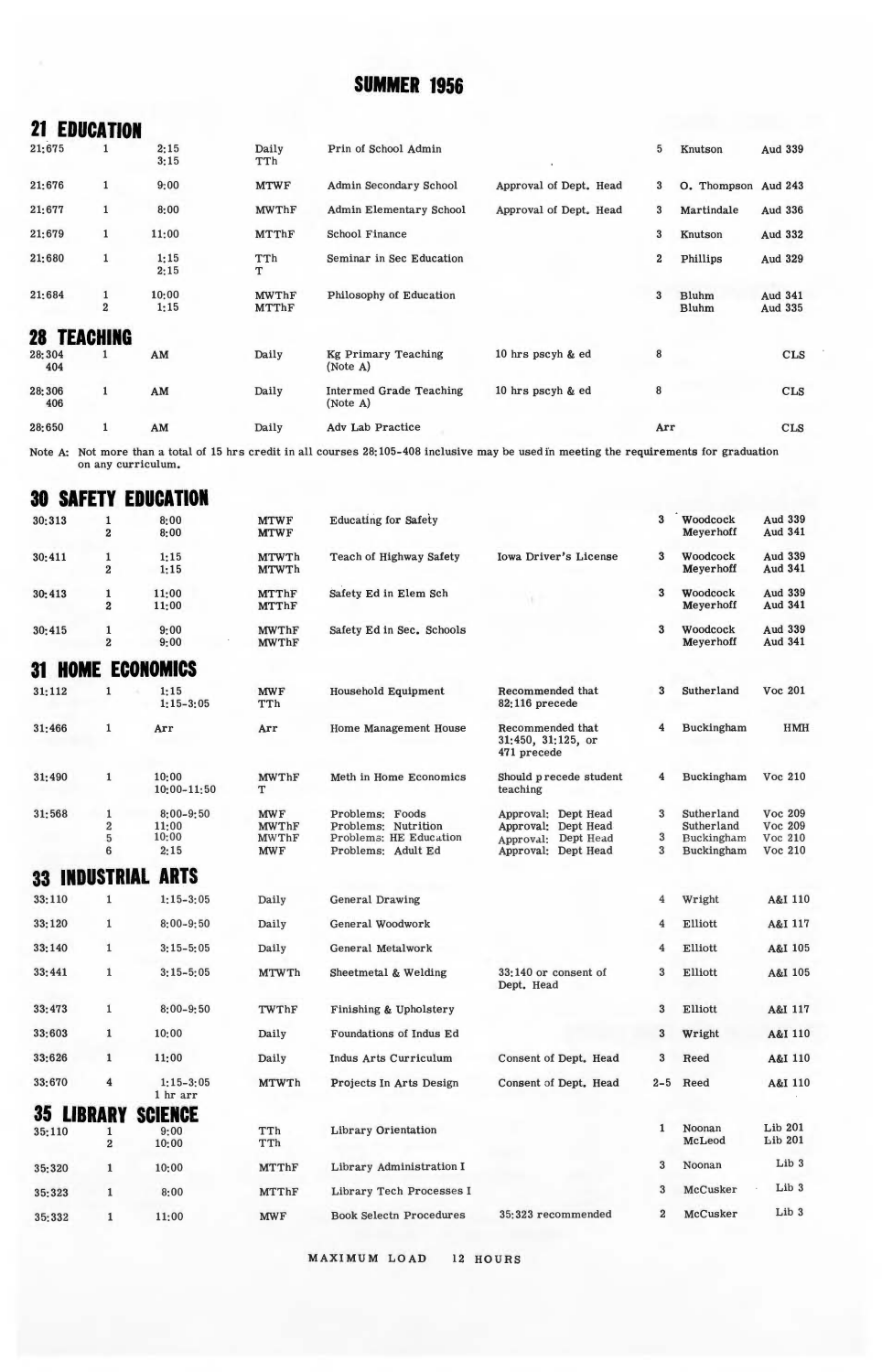|                     |                            | <b>35 LIBRARY SCIENCE</b>                                       |                                        |                                                                                                                                     |                                                            |                  |                                  |                                     |
|---------------------|----------------------------|-----------------------------------------------------------------|----------------------------------------|-------------------------------------------------------------------------------------------------------------------------------------|------------------------------------------------------------|------------------|----------------------------------|-------------------------------------|
| 35:440              | 1                          | 9:00<br>10:00                                                   | Daily<br>W                             | Lib Materials for Childn                                                                                                            |                                                            | 5                | McLeod                           | Lib <sub>3</sub>                    |
|                     | $\overline{2}$             | 1:15<br>2:15                                                    | Daily<br>W                             |                                                                                                                                     |                                                            |                  | McLeod                           | Lib <sub>3</sub>                    |
| 35:452              | 1                          | 1:15                                                            | <b>MWF</b>                             | <b>Book Selection II</b>                                                                                                            | 35:450 or Consent of<br>Instructor                         | $\boldsymbol{2}$ | Noonan                           | Lib 201                             |
| 35:490              | 1                          | 11:00                                                           | TTh                                    | Teaching Use of Libraries                                                                                                           |                                                            | $\boldsymbol{2}$ | Noonan                           | Lib <sub>3</sub>                    |
| 35:521              | 1                          | 2:15                                                            | MTThF                                  | Lib Administration II                                                                                                               |                                                            | 3                | McCusker                         | Lib <sub>3</sub>                    |
| 37                  |                            | YSICAL EDUCATION                                                |                                        |                                                                                                                                     |                                                            |                  |                                  |                                     |
| 37:100              | $\mathbf{1}$               | 11:00                                                           | <b>MWF</b>                             | First Aid to the Injured                                                                                                            |                                                            | $\boldsymbol{2}$ | Clark                            | M Gym 202                           |
| 37:113              | 1<br>$\boldsymbol{2}$<br>3 | $7:50 - 8:50$<br>$7:50 - 8:50$<br>$1:05 - 2:05$                 | Daily<br>Daily<br>Daily                | Phys Ed for Elem Grades Y<br>Y<br>Z                                                                                                 |                                                            | 3                | Ramsay<br>Potter<br>Posson       | W Gym 113<br>W Gym 114<br>W Gym 113 |
| 37:411              | 1                          | 11:00                                                           | TTh                                    | <b>Advanced First Aid</b>                                                                                                           | 37:100 or equiv                                            | 1                | Clark                            | M Gym 202                           |
| 37:507              | 1                          | 10:00                                                           | <b>MTWF</b>                            | School Health Problems                                                                                                              | 82:118                                                     | 3                | Potter                           | W Gym 304                           |
| 37:01               | 1                          | 3:15                                                            | <b>MWF</b>                             | Beginning Folk Dance                                                                                                                |                                                            | $\mathbf 1$      | Potter                           | W Gym 113                           |
| 37:01               | $\bf{2}$<br>3              | 9:00<br>1:15                                                    | <b>MWF</b><br><b>MWF</b>               | Games                                                                                                                               |                                                            | $\mathbf{1}$     | Starbeck<br>Starbeck             |                                     |
|                     | CAL                        | Y Group is for students specializing at lower grade level.<br>ы |                                        |                                                                                                                                     | Z Group is for students specializing at upper grade level. |                  |                                  |                                     |
| PH)<br>38<br>38:353 | 1                          | UCATION, MEN<br>4:15                                            | Daily                                  | Baseball                                                                                                                            |                                                            | $\boldsymbol{2}$ | Whitford                         | <b>M</b> Gym 102                    |
| 38:451              | 1                          | 3:15                                                            | Daily                                  | <b>Advanced Football</b>                                                                                                            |                                                            | $\overline{2}$   | Starbeck                         | M Gym 102                           |
| 38:452              | $\mathbf{1}$               | 2:15                                                            | Daily                                  | <b>Advanced Basketball</b>                                                                                                          |                                                            | $\boldsymbol{2}$ | Hall                             | M Gym 102                           |
| 38:455              | 1                          | 8:00                                                            | Daily                                  | Gymnastics                                                                                                                          |                                                            | $\overline{2}$   | Hall                             | M Gym 102                           |
| 38:456              | 1                          | 9:00                                                            | Daily                                  | Swimming                                                                                                                            |                                                            | $\boldsymbol{2}$ | Clark                            | M Gym 102                           |
| 38:472              | 1                          | 1:15                                                            | <b>MWF</b>                             | Supervn of Phys Education<br>(Note A)                                                                                               | 38:351 or 451 & 352 or 452                                 | $\boldsymbol{2}$ | Clark                            | M Gym 102                           |
| 38:473              | 1                          | 10:00                                                           | <b>MTWTh</b>                           | Organiz & Admin of PE                                                                                                               |                                                            | 3                | Whitford                         | M Gym 102                           |
| 38:490              | $\mathbf{1}$               | 1:15                                                            | MWF                                    | Meth in Phys Education<br>(Note A)                                                                                                  | 21:213 or 460                                              | $\overline{2}$   | Clark                            | M Gym 102                           |
| 38:574              | $\mathbf{1}$               | 11:00                                                           | <b>MWF</b>                             | Curriculum in Phys Ed                                                                                                               |                                                            | $\overline{2}$   | Hall                             | M Gym 102                           |
| 38:01               | $\mathbf{1}$               | 4:15                                                            | <b>MWF</b>                             | Baseball                                                                                                                            |                                                            | 1                | Whitford                         |                                     |
| 38:01               | $\overline{\mathbf{2}}$    | 2:15                                                            | <b>MWF</b>                             | Basketball                                                                                                                          |                                                            | 1                | Hall                             |                                     |
| 38:01               | 3                          | 3:15                                                            | <b>MWF</b>                             | Football                                                                                                                            |                                                            | 1                | Starbeck                         |                                     |
| 38:01               | 4                          | 7:00                                                            | <b>MWF</b>                             | Golf                                                                                                                                |                                                            | $\mathbf{1}$     | Clark                            |                                     |
| 38:01               | 5                          | 8:00                                                            | <b>MWF</b>                             | Gymnastics ·                                                                                                                        |                                                            | $\mathbf{1}$     | Hall                             |                                     |
| 38:01               | 6<br>7<br>8                | 11:00<br>2:15<br>3:15                                           | <b>MWF</b><br><b>MWF</b><br><b>MWF</b> | <b>Beginning Swimming</b>                                                                                                           |                                                            | 1                | Starbeck<br>Starbeck<br>Whitford |                                     |
| 38:01               | 9                          | 9:00                                                            | <b>MWF</b>                             | <b>Advanced Swimming</b>                                                                                                            |                                                            | 1                | Clark                            |                                     |
| 38:01               | 10                         | 11:00                                                           | <b>MWF</b>                             | Softball                                                                                                                            |                                                            | 1                | Whitford                         |                                     |
| 38:01               | 11                         | 10:00                                                           | <b>MWF</b>                             | Tennis                                                                                                                              |                                                            | 1                | Hall                             |                                     |
|                     |                            | Note A: PEM 472 and 490 must be taken together.                 |                                        |                                                                                                                                     |                                                            |                  |                                  |                                     |
|                     |                            | 'SICAL EDUCATION, WOMEN                                         |                                        |                                                                                                                                     |                                                            |                  |                                  |                                     |
| 39:305              | 1                          | 9:00                                                            | Daily                                  | Play & Rec Leadership                                                                                                               |                                                            | 3                | Mohn                             | W Gym 305                           |
|                     |                            |                                                                 | days a week.                           | Women students enrolling for their first, second or third quarter<br>of Physical Education here, schedule a class which meets three |                                                            |                  |                                  |                                     |
|                     |                            |                                                                 |                                        | INDIVIDUAL AND DUAL ACTIVITIES                                                                                                      |                                                            |                  |                                  |                                     |

| 39:01 | 10:00 | <b>MWF</b> | Archery               | Posson | Range            |
|-------|-------|------------|-----------------------|--------|------------------|
| 39:01 | 11:00 | <b>MWF</b> | <b>Beginning Golf</b> | Ramsay | <b>W</b> Gym 214 |
|       | 2:15  | <b>MWF</b> |                       | Ramsay | <b>W</b> Gym 214 |
|       | 3:15  | <b>MWF</b> |                       | Ramsay | <b>W</b> Gym 214 |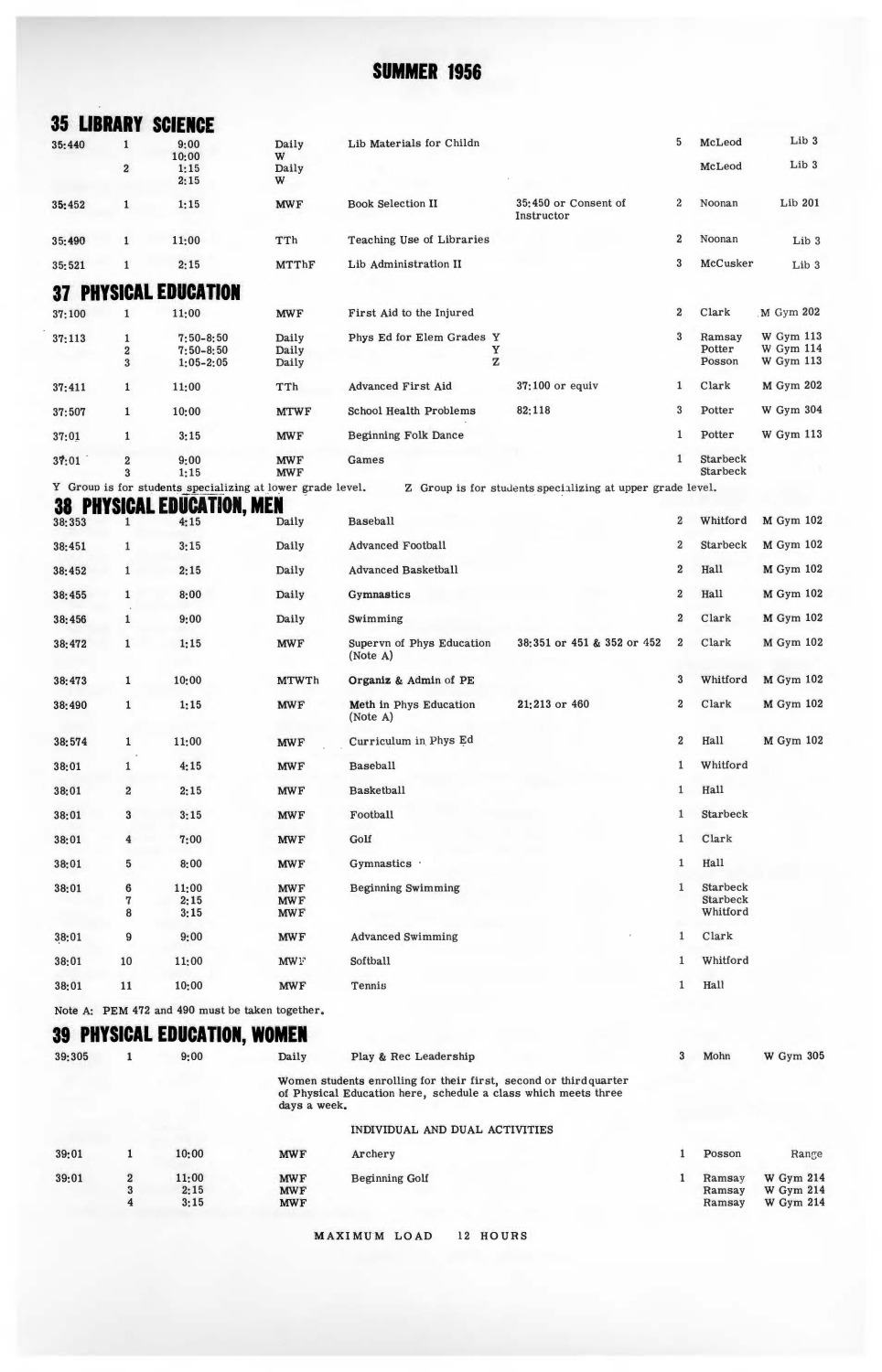|        |                                  | <b>39 PHYSICAL EDUCATION, WOMEN</b>                             |                      |                                                                   |                                         |                         |                        |                                  |
|--------|----------------------------------|-----------------------------------------------------------------|----------------------|-------------------------------------------------------------------|-----------------------------------------|-------------------------|------------------------|----------------------------------|
| 39:01  | 5                                | 3:15                                                            | <b>MWF</b>           | <b>Beginning Swimming</b>                                         |                                         | 1                       | Posson                 | W Pool                           |
| 39:01  | 6                                | 4:15                                                            | <b>MWTh</b>          | 1st Intermediate Swimming                                         | Beg Swim or permission<br>of instructor | 1                       | Posson                 | W Pool                           |
| 39:01  | 7                                | 9:00                                                            | <b>MWF</b>           | <b>Beginning Tennis</b>                                           |                                         | 1                       | Ramsay                 | <b>W</b> Gym 114                 |
|        |                                  |                                                                 |                      | FUNDAMENTALS OF BODY MOVEMENT                                     |                                         |                         |                        |                                  |
| 39:01  | 8                                | 2:15                                                            | <b>MWF</b>           | <b>Body Mechanics</b>                                             |                                         | 1                       | Potter                 | W Gym 213                        |
|        |                                  |                                                                 |                      | PHYSICAL EDUCATION FOR SPECIAL GROUPS                             |                                         |                         |                        |                                  |
| 39:01  | $\overline{9}$                   | 11:00                                                           | <b>MWF</b>           | Act for Soc Recreation                                            |                                         | 1                       | Potter                 | <b>W</b> Gym 113                 |
| 39:01  | 10                               | 2:15<br>4:00<br>7:00                                            | <b>MWF</b><br>т<br>W | Fund of Rhythmic Ed<br><b>Recreational Swimming</b><br>Play Night |                                         | 1                       | Mohn<br>Posson<br>Mohn | W Gym 113<br>W Pool<br>W Gym     |
| 50     | SPEECH                           |                                                                 |                      |                                                                   |                                         |                         |                        |                                  |
| 50:20  | $\mathbf{1}$                     | 1:15                                                            | Daily                | <b>Fundamentals of Speech</b>                                     |                                         | 4                       | Thorne                 | Aud 44                           |
|        |                                  | 2:15                                                            | M                    | (Note A)                                                          |                                         |                         |                        |                                  |
|        | $\bf{2}$                         | 3:15<br>4:15                                                    | Daily<br>M           |                                                                   |                                         |                         | Thorne                 | Aud 44                           |
| 50:21  | $\mathbf{1}$                     | 10:00                                                           | Daily                | Speech for Elem Teachers<br>(Note B)                              |                                         | $\overline{\mathbf{3}}$ | Thorne                 | Aud 44                           |
| 50:335 | 1                                | 11:00                                                           | Daily                | <b>Group Discussion</b>                                           |                                         | 3                       | Wagner                 | Aud 139                          |
| 50:385 | 1                                | 8:00<br>9:00                                                    | Daily<br>TTh         | <b>Speech Correction</b>                                          |                                         | 5                       | Williams               | Aud 45                           |
| 50:482 | $\mathbf{1}$                     | 3:15                                                            | <b>MWF</b>           | Speech Prob of Children<br>(Note C)                               |                                         | $\overline{2}$          | Williams               | Aud 45                           |
| 50:538 | $\mathbf 1$                      | 10:00                                                           | Daily                | <b>Advanced Discussion</b>                                        |                                         | $\boldsymbol{3}$        | Wagner                 | <b>Aud 139</b>                   |
| 50:523 | $\mathbf{1}$                     | 1:15                                                            | Daily                | <b>Advanced Interpretation</b>                                    |                                         | 3                       | Wood                   | <b>Aud 45</b>                    |
| 50:586 | $\mathbf{1}$                     | Arr                                                             | Arr                  | <b>Clinical Practice</b><br>(Note D)                              | 50:508 & 50:509                         | $\overline{2}$          | Williams               | <b>Aud 41</b>                    |
| 50:606 | $\mathbf{1}$                     | Arr                                                             | Arr                  | Bibliog & Meth Research                                           |                                         | 1                       | Wagner                 | <b>Aud 139</b>                   |
| 50:653 | $\mathbf{1}$                     | 3:15                                                            | Daily                | Amer Rhetoric & Oratory                                           |                                         | 3                       | Wagner                 | Aud 139                          |
| 50:682 | $\mathbf{1}$                     | 11:00                                                           | Daily                | Seminar in Ed Theatre                                             |                                         | 3                       | Wood                   | Green Room                       |
| 50:692 | $\mathbf{1}$                     | 8:00                                                            | Daily                | Seminar Teaching Speech                                           |                                         | 3                       | Thorne                 | Aud 44                           |
|        |                                  | Note A: No credit for a student who has credit in 50:21.        |                      |                                                                   |                                         |                         |                        |                                  |
|        |                                  | Note B: No credit for a student who has credit in 50:20.        |                      |                                                                   |                                         |                         |                        |                                  |
|        |                                  | Note C: No credit for a student who has credit in 50:21 or 385. |                      |                                                                   |                                         |                         |                        |                                  |
|        |                                  | Note D: May be repeated for a maximum of six hours.             |                      |                                                                   |                                         |                         |                        |                                  |
|        | MUSIC                            |                                                                 |                      |                                                                   |                                         |                         |                        |                                  |
| 52:10  | $\mathbf{1}$                     | 8:00                                                            | Daily                | <b>Elements of Music</b>                                          |                                         | $\overline{2}$          | Kennedy                | <b>Cen 119</b>                   |
|        | $\overline{2}$<br>$\overline{3}$ | 10:00<br>11:00                                                  | Daily<br>Daily       |                                                                   |                                         |                         | Howe<br><b>Baum</b>    | <b>Cen 119</b><br><b>Cen 322</b> |
|        |                                  |                                                                 |                      |                                                                   |                                         |                         |                        |                                  |
| 52:12  | $\mathbf 1$                      | 8:00                                                            | Daily                | <b>Music for Elem Grades</b>                                      | 52:10 or equiv. prep                    | $\overline{2}$          |                        | <b>Cen 118</b>                   |
|        | $\bf{2}$<br>$\mathbf{3}$         | 9:00<br>11:00                                                   | Daily                |                                                                   |                                         |                         | Howe                   | <b>Cen 118</b>                   |
|        | $\overline{4}$                   | 1:15                                                            | Daily<br>Daily       |                                                                   |                                         |                         | Howe                   | <b>Cen 118</b><br><b>Cen 118</b> |
|        |                                  |                                                                 |                      |                                                                   |                                         |                         |                        |                                  |

54:305 9:00 TTh @rch. Instruments V (Note **A)**  Note A: Credit only for a student whose major or minor is in the field *oi* music.

52: 130 9:00 **MTWTh** Exploring Music 52:606 1 11:00 TTh Meth in Music Research

54:302 1 11:00 TTh Orch. Instruments II<br>(Note A) 54:303 1 10:00 TTh Orch, Instruments III<br>(Note A)

**54 MUSIC APPLIED** 

**MAXIMUM LOAD** 12 HOURS

Baum Cen 119 Bick Cen 224

 $\overline{3}$  $\mathbf{1}$ 

 $\mathbf 1$  $\mathbf 1$  $\mathbf 1$  Russell Cen 119 Kennedy Cen 323 Russell Cen 323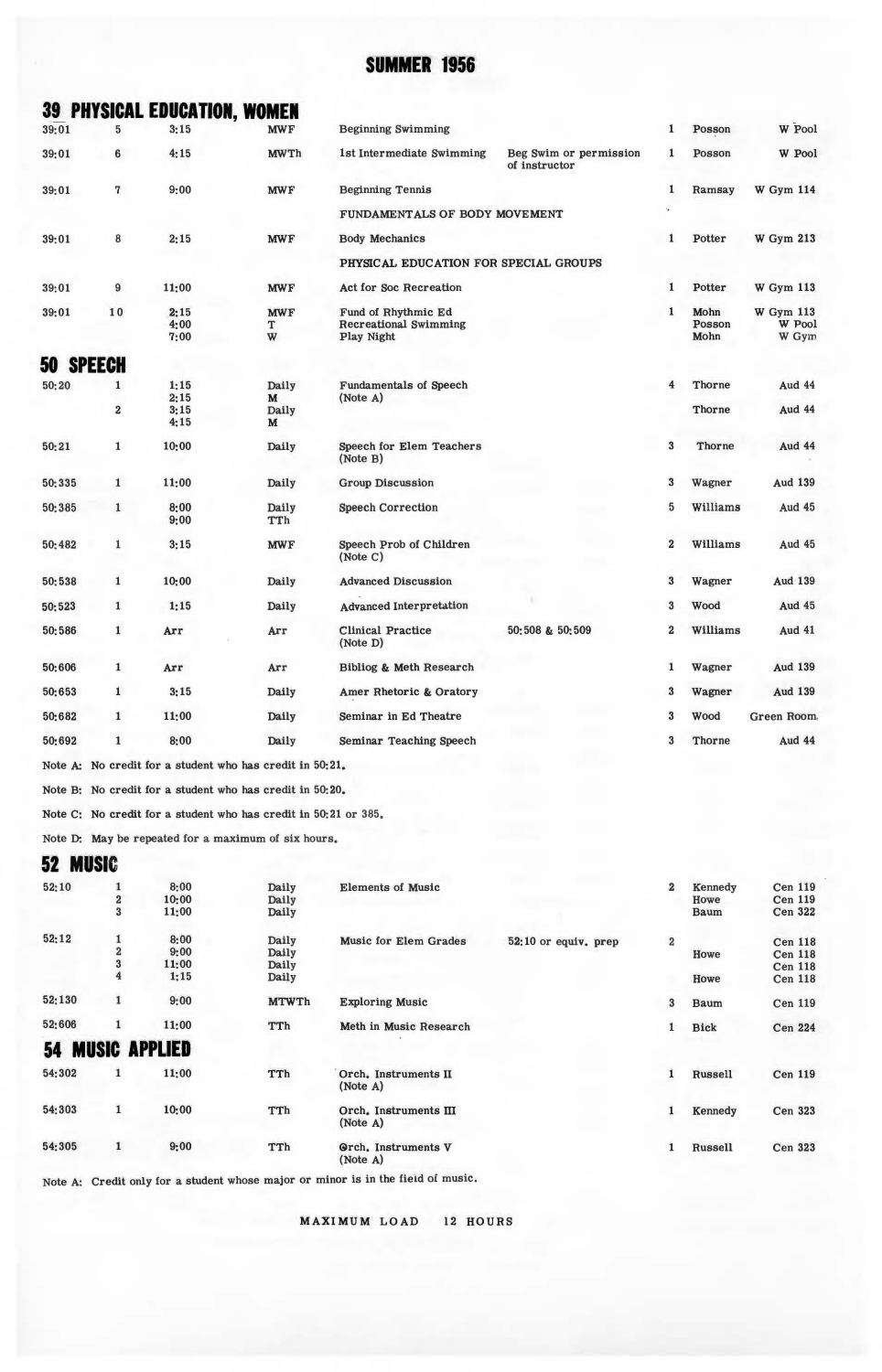### **54 MUSIC APPLIED**

| 54:306 | 9:00 | MW  | Orch, Instruments VI<br>(Note A) | <b>Bock</b> | Cen 224 |
|--------|------|-----|----------------------------------|-------------|---------|
| 54:502 | Arr  | Arr | Senior Recital<br>(Note A)       |             |         |

Note A: Credit only for a student whose major or minor is in the field of music.

 $\ast$ The student should register for senior recital in the quarter in which he expects to give it. HOWEVER, no card will be pulled<br>until after the recital has been presented.

| 54:120, 320, 520 | Voice<br>Matheson     | or 2 hours<br>Annex 48  | 54:123, 323, 523 | Woodwind<br>Russell     | 1 or 2 hours<br>Cen 123 |
|------------------|-----------------------|-------------------------|------------------|-------------------------|-------------------------|
| 54:121, 321, 521 | Piano<br>Baum         | 1 or 2 hours<br>Cen 327 | 54:124, 324, 524 | Percussion<br>Russell   | 1 or 2 hours<br>Cen 123 |
| 54:122, 322, 522 | Violin<br><b>Bock</b> | 1 or 2 hours<br>Cen 224 | 54:123, 323, 523 | <b>Brass</b><br>Kennedy | 1 or 2 hours<br>Cen 325 |
| 54:122, 322, 522 | Viola<br>Hill         | 1 or 2 hours<br>Cen 322 |                  |                         |                         |

# **57 MUSIC, METHODS**

| 57:401 | 1            | 10:00                | <b>MTWTh</b> | <b>Elementary Music Methods</b> | 52:10, 17 or 113    | 4                       |             | <b>Cen 118</b> |
|--------|--------------|----------------------|--------------|---------------------------------|---------------------|-------------------------|-------------|----------------|
| 57:403 | 1            | 2:15                 | <b>MTWTh</b> | Secondary Music Methods         | 52:10, 17 or 113    | $\overline{\mathbf{4}}$ |             | <b>Cen 118</b> |
| 57:431 | $\mathbf{1}$ | 9:00                 | <b>MTWTh</b> | Orchestral Materials            |                     | $\overline{\mathbf{2}}$ | Hill        | Cen 322        |
| 57:472 | $\mathbf{1}$ | 11:00                | <b>MWF</b>   | Choral Directing                |                     | $\overline{2}$          | Matheson    | Cen 119        |
| 57:532 | 1            | 1:15                 | <b>MWF</b>   | <b>Band Materials</b>           |                     | $\overline{\mathbf{2}}$ | Russell     | Cen 119        |
| 57:601 | 1            | 8:00                 | <b>MTWTh</b> | Psychology of Music             |                     | $\mathbf{3}$            | <b>Bock</b> | Cen 224        |
| 57:680 | 1            | 2:15                 | <b>MTWTh</b> | Seminar in Band                 |                     | 3                       | Russell     | Cen 119        |
| 57:682 | $\mathbf{1}$ | 1:15                 | <b>MTWTh</b> | Seminar in Chorus               |                     | 3                       | Matheson    | Annex 48       |
| 57:691 | 1            | 9:00                 | <b>MTWTh</b> | Planning & Supervision          |                     | 3                       |             | Cen 225        |
| 58     |              | <b>MUSIC, THEORY</b> |              |                                 |                     |                         |             |                |
| 58:409 |              | 8:00                 | <b>MTWF</b>  | Orchestration                   | 58:317              | 3                       | Latham      | Cen 320        |
| 58:412 | 1            | 10:00                | <b>MTWF</b>  | Conducting                      | 52:10, 17 or 58:113 | 3                       | Hill        | <b>Cen 222</b> |
| 58:441 | $\mathbf{1}$ | 2:15                 | <b>MTWF</b>  | Form & Analysis<br>(Note B)     |                     | 3                       | Latham      | Cen 320        |
| 58:514 | $\mathbf{1}$ | 9:00                 | <b>MWThF</b> | Composition<br>(Note C)         | 50:404 or equiv     | 3                       | Latham      | Cen 320        |
| 58:615 | $\mathbf{1}$ | 11:00                | <b>MWThF</b> | <b>Advanced Composition</b>     | 58:514              | 3                       | Latham      | Cen 320        |
| 58:618 | $\mathbf{1}$ | Arr                  | <b>MWThF</b> | <b>Advanced Arranging</b>       | 58:409 or equiv     | 3                       | Latham      | Cen 320        |
|        |              |                      |              |                                 |                     |                         |             |                |

Note B: No credit for a student who has credit in 58:406. Note C: No credit for a student who has credit in 58:414, 515, & 516.

|                  |                                | 3:15<br>5:00<br>5:00<br>4:15<br>3:15<br>3:15<br>6:45 | F<br>TTh<br>MW<br>TTh<br>TTh<br>MW<br>W | Recital<br><b>Brass Ensemble</b><br><b>Woodwind Ensemble</b><br>College Chorus<br>College Symphony Orchestra<br>College Band<br>Chapel Choir |                                            |                | Howe<br>Russell<br>Matheson<br>Russell<br>Kennedy<br>Mauck | Gilchrist<br>Cen 222<br>Cen 222<br>Cen 119<br>Cen 222<br>Cen 222<br>Auditorium |
|------------------|--------------------------------|------------------------------------------------------|-----------------------------------------|----------------------------------------------------------------------------------------------------------------------------------------------|--------------------------------------------|----------------|------------------------------------------------------------|--------------------------------------------------------------------------------|
| <b>ART</b><br>60 |                                |                                                      |                                         |                                                                                                                                              |                                            |                |                                                            |                                                                                |
| 60:101           | 1<br>$\overline{2}$            | $8:00 - 9:50$<br>$10:00 - 11:50$                     | <b>MTWTh</b><br><b>MTWTh</b>            | Man & Materials                                                                                                                              |                                            | 3              | Campbell<br>Haskell                                        | A&I 228<br>A&I 222                                                             |
| 60:110           | 1<br>$\overline{2}$            | $10:00 - 11:50$<br>$1:15 - 3:05$                     | <b>MTWTh</b><br><b>MTWTh</b>            | Arts for Elem Grades I                                                                                                                       |                                            | 3              | Campbell<br>Haskell                                        | A&I 228<br>A&I 222                                                             |
| 60:122           | $\mathbf{1}$<br>$\overline{2}$ | $10:00 - 11:50$<br>$1:15 - 3:05$                     | <b>MWF</b><br><b>MWF</b>                | Arts for Elem Grades II                                                                                                                      | 60:110                                     | $\overline{2}$ | Guillaume<br>Guillaume                                     | A&I 221<br>A&I 221                                                             |
| 60:305           | $\mathbf{1}$                   | $1:15-3:05$                                          | Daily                                   | Painting I<br>(Note A & B)                                                                                                                   |                                            | 5              | Page                                                       | A&I 201                                                                        |
| 60:381           | $\mathbf{1}$                   | 2:15<br>3:15                                         | <b>MWF</b><br>Daily                     | History of Art                                                                                                                               |                                            | 5              | Fowler                                                     | A&I 217                                                                        |
|                  |                                | Note A: Additional periods to be arranged.           |                                         | Note B:                                                                                                                                      | No credit if student has credit in 60:307. |                |                                                            |                                                                                |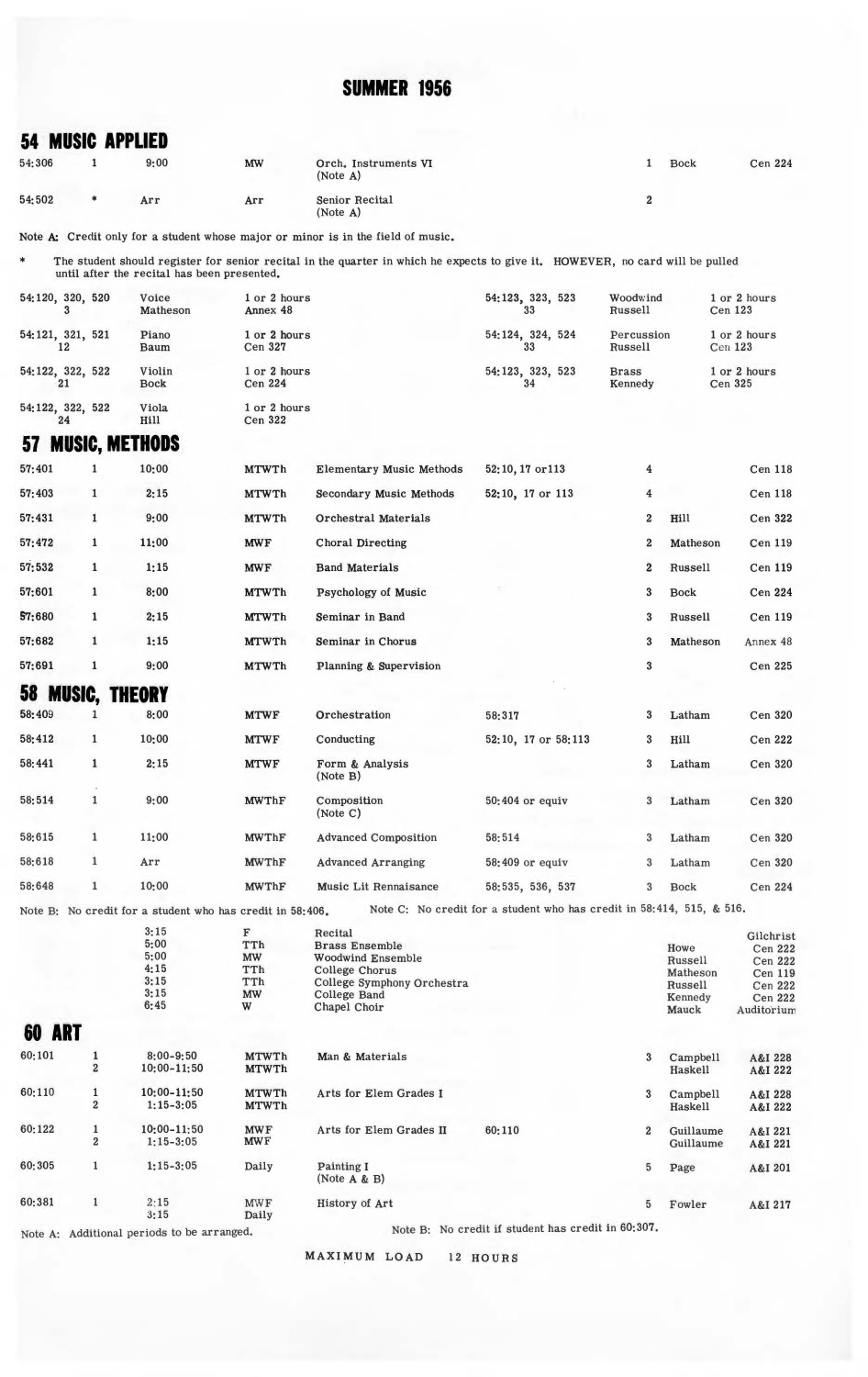| vv num |                         |                                |                              |                                    |                              |        |         |                    |                    |
|--------|-------------------------|--------------------------------|------------------------------|------------------------------------|------------------------------|--------|---------|--------------------|--------------------|
| 60:401 | 1<br>$\overline{2}$     | $8:00 - 9:50$<br>$1:15 - 3:05$ | <b>MTWTh</b><br><b>MTWTh</b> | <b>Crafts for Recreation</b>       |                              |        | 3       | Guillaume<br>Gogel | A&I 221<br>A&I 205 |
| 60:407 | 1                       | $1:15-3:05$                    | Daily                        | Painting II                        |                              | 60:305 | 5       | Page               | A&I 201            |
| 60:416 | $\mathbf{1}$            | $8:00 - 9:50$                  | <b>MTWTh</b>                 | Pottery                            |                              |        | 3       | Finegan            | Cer Lab            |
| 60:440 | $\mathbf{1}$            | $10:00 - 11:50$                | <b>MTWTh</b>                 | <b>Art Metal</b><br>(Note C)       |                              |        | 3       | Gogel              | A&I 205            |
| 60:512 | 1                       | $1:15 - 3:05$                  | Daily                        | Painting III                       |                              | 60:407 | 5       | Page               | A&I 201            |
| 60:570 | $\mathbf{1}$            | $1:15-3:05$                    | Daily                        | Art Problems: Painting<br>(Note A) |                              |        | 5       | Page               | A&I 201            |
|        | 2                       | $10:00 - 11:50$                | <b>MTWTh</b>                 | Art Problems: Art Metal            |                              |        | $2 - 5$ | Gogel              | A&I 205            |
|        | 3                       | 2:15<br>3:15                   | <b>MWF</b><br>Daily          |                                    | Art Problems: History of Art |        | 5       | Fowler             | A&I 217            |
|        | $\overline{\mathbf{4}}$ | $8:00 - 9:50$                  | <b>MTWTh</b>                 | Art Problems: Ceramics             |                              |        | 3       | Finnegan           | Cer Lab            |
| 60:670 | $\mathbf{1}$            | $1:15-3:05$                    | Daily                        | Art Projects: Painting<br>(Note A) |                              |        | 5       | Page               | A&I 201            |
|        | 2                       | $10:00 - 11:50$                | <b>MTWTh</b>                 | Art Projects: Art Metal            |                              |        | $2 - 5$ | Gogel              | A&I 205            |
|        | 3                       | 2:15<br>3:15                   | <b>MWF</b><br>Daily          |                                    | Art Projects: History of Art |        | 5       | Fowler             | A&I 217            |
|        | 4                       | $8:00 - 9:50$                  | <b>MTWTh</b>                 | Art Projects; Ceramics             |                              |        | $3 - 5$ | Finnegan           | Cer Lab            |
| 60:685 | $\mathbf{1}$            | 1:15<br>2:15                   | Daily<br>TTh                 | Contemporary Art Forms             |                              |        | 4       | Fowler             | A&I 217            |

Note C: No credit for a student who has credit in 60:340. Note A: Additional periods to be arranged.

**62 ENGLISH** 

**60 ART** 

62:1 10:00 Daily English I 4 Jewell Aud 129 3:15 **M**  62:100 1 8:00 Daily English II 62:1 4 Jewell Aud 129 9:00 **M**  2 11:00 Daily Hansorr Aud 232 3:15<br>  $1:15$ <br>  $2:15$ <br>  $2:15$ <br>  $2:15$ <br>  $2:15$ <br>  $2:15$ <br>  $2:15$  $\bf{3}$ 1:15 Daily Hanson Aud 234  $2:15$ 62: 110 8:00 Daily Intro to Literature 62:1 **4** Hanawalt Aud 127  $9:00$  $62:312$  1 1:15 Daily World Literature 62:1 5 Hanawalt Aud 128 TT<sub>h</sub> 62:317 10:00 Daily Major British Writers 62:1 4 Hanawalt Aud 29  $3:15$ 62:448 11:00 Daily Major American Writers 62:1 **4** Stuart Aud 29  $3:15$ 62:452 7:00-8: 50 M Eve Creative Writing 62:1 2 Taylor Aud 142 62:462 1 11:00 Daily Amer Eng Lang of Today 62:1 4 W Anderson Aud 234  $3:15$ 62:490 1 8:00 Daily Teaching of English 62:1 4 Hanson Aud 232<br>9:00 M  $9:00$ 62: 511 1 10:00 Daily The Continental Novel 62:1 3 Fox Aud 142 62: 545 1 1:15 Daily Amer Lit, 1765 to 1865 62:1 5 Fox Aud 126 Daily<br>TTh 62:606 1 Arr Arr Bibliog & Meth Research 62:1 1 Fox Aud 136  $62:615$  1 8:00 Daily Teaching Literary Forms  $62:1$  5 Anderson Aud 234<br>9:00 TTh Daily<br>TTh 62:664 1 Arr Arr Language Problems in H.S. 62:1 3 Anderson Aud 233 62:681 1 Arr Arr Seminar in Amer Lit 62:1 3 Fox Aud 136 62:683 1 Arr Arr Seminar in Writing 62:1 3 Taylor Aud 130

Note A: May be repeated for a maximum of six hours credit.

#### **64 RELIGIOUS LITERATURE**

| 64:360 | 8:00<br>9:00 | Daily<br>TTh | <b>History of Christianity</b>    | Bernhard | <b>Aud 126</b> |
|--------|--------------|--------------|-----------------------------------|----------|----------------|
| 64:426 | 11:00        | Daily        | Heritage of the Bible<br>(Note A) | Bernhard | Aud 44         |

Note A: Not to be taken before practice teaching, but may be taken same quarter.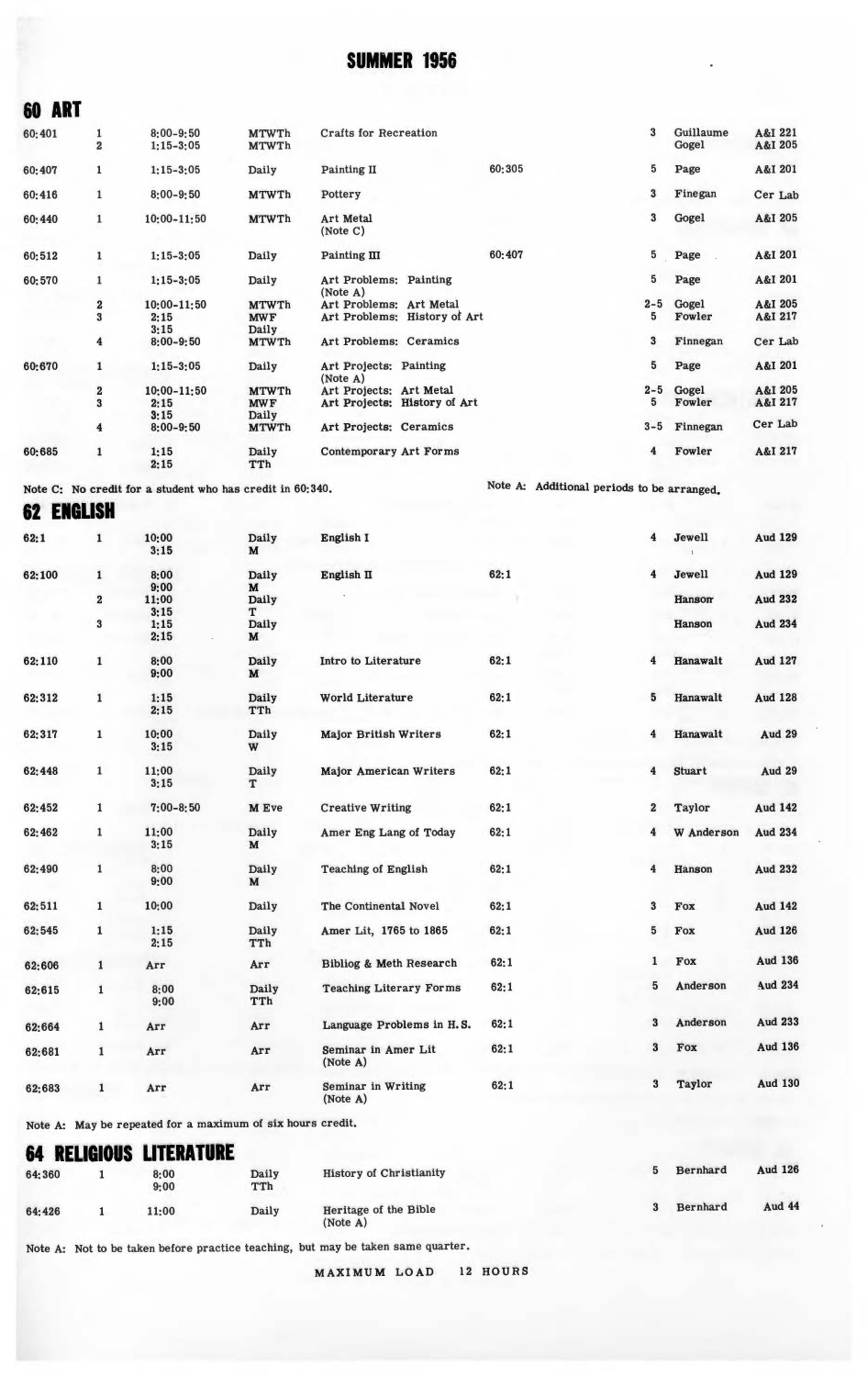| <b>65 PHILOSOPHY</b> |                           |                                                           |                     |                                                                                  |                         |                |                    |                           |
|----------------------|---------------------------|-----------------------------------------------------------|---------------------|----------------------------------------------------------------------------------|-------------------------|----------------|--------------------|---------------------------|
| 65:406               | $\mathbf{1}$              | 11:00                                                     | Daily               | Intro to Philosophy<br>(Note A)                                                  |                         | 3              | Thompson           | Aud 45                    |
|                      |                           |                                                           |                     | Note A: Not to be taken before practice teaching, but may be taken same quarter. |                         |                |                    |                           |
| 68                   | <b>HUMANITIES</b>         |                                                           |                     |                                                                                  |                         |                |                    |                           |
| 68:111               | $\mathbf{1}$              | 8:00<br>9:00                                              | Daily<br>M          | Anc Times to Renaissance                                                         |                         | $\overline{4}$ | T Thompson         | Aud 142                   |
|                      | $\overline{2}$            | 11:00-12:00                                               | Daily               |                                                                                  |                         |                | Poage              | <b>OCS 227</b>            |
| 68:112               | $\mathbf 1$<br>$\sqrt{2}$ | 11:00-12:00<br>1:15<br>2:15                               | Daily<br>Daily<br>M | Renaissance to Fr Rev                                                            |                         | $\overline{4}$ | Lang<br>T Thompson | <b>OCS 227</b><br>Aud 142 |
| 68:113               | $\mathbf{1}$              | 8:00<br>9:00                                              | Daily<br>M          | French Rev to Present                                                            |                         | $\overline{4}$ | Stuart             | Aud 29                    |
|                      | $\overline{2}$            | 1:05                                                      | Daily               |                                                                                  |                         |                | H Thompson OCS 227 |                           |
| 80                   | <b>MATHEMATICS</b>        |                                                           |                     |                                                                                  |                         |                |                    |                           |
| 80:94                | $\mathbf{1}$              | 8:00                                                      | Daily               | Math for General Ed                                                              |                         | 3              | Trimble            | Voc 318                   |
| 80:111               | $\mathbf{1}$              | 8:00<br>9:00                                              | Daily<br><b>MWF</b> | Arith Prin & Teaching                                                            |                         | 5              | Gibb               | Voc 116                   |
|                      | $\overline{2}$            | 11:00<br>10:00                                            | Daily<br><b>MWF</b> |                                                                                  |                         |                | <b>Brune</b>       | Voc 318                   |
| 80:523               | $\mathbf{1}$              | 2:15                                                      | Daily               | Teach of Arithmetic II<br>(Note A)                                               |                         | 3              | <b>Brune</b>       | Voc 318                   |
| 80:585               | $\mathbf{1}$              | $1:15*$                                                   |                     | Clinical Prac in Arith                                                           | 80:322 or 408           | 5              | Gibb               | Voc 114                   |
|                      |                           |                                                           |                     | <b>COURSES FOR SECONDARY TEACHERS</b>                                            |                         |                |                    |                           |
| 80:94                | $\mathbf{1}$              | 8:00                                                      | Daily               | Math for General Ed                                                              |                         | 3              | Trimble            | Voc 318                   |
| 80:306               | $\mathbf{1}$              | 8:00                                                      | Daily               | <b>College Geometry</b>                                                          | 80:107                  | 3              | Schurrer           | Voc 114                   |
| 80:540               | $\mathbf{1}$              | 10:00<br>11:00                                            | Daily<br><b>MWF</b> | Intro to Modern Algebra                                                          |                         | 5              | Schurrer           | Voc 114                   |
| 80:607               | $\mathbf{1}$              | 8:00<br>9:00                                              | Daily<br><b>MWF</b> | Mathematical Analysis II                                                         |                         | 5              | Lott               | Voc 317                   |
| 80:693               | $\mathbf{1}$              | 1:15                                                      | Daily               | Prob Teach Sr H.S. Math                                                          | Permission of Dept Head | 3              | <b>Brune</b>       | Voc 317                   |
|                      |                           | Note A: No credit for a student who has credit in 80:408. |                     |                                                                                  |                         |                |                    |                           |

• Those registering for this course must keep open either 10:00 daily or 11:00 daily.

# **82 SCIENCE**

| 82:18     |                     | 8:00<br>$8:00-9:50$                                                                                                                                                                                                                                                                                                 | MW<br>TTh                     | Phys Sci for Elem Gr I              |                                                                                                                                                                                                                                                                                                                                           | 3                       | Walsh            | Sci 9                            |
|-----------|---------------------|---------------------------------------------------------------------------------------------------------------------------------------------------------------------------------------------------------------------------------------------------------------------------------------------------------------------|-------------------------------|-------------------------------------|-------------------------------------------------------------------------------------------------------------------------------------------------------------------------------------------------------------------------------------------------------------------------------------------------------------------------------------------|-------------------------|------------------|----------------------------------|
| 82:117    | 1                   | 1:15<br>$1:15-3:05$                                                                                                                                                                                                                                                                                                 | <b>MWF</b><br>TTh             | The Biological Sciences<br>(Note A) | 82:116                                                                                                                                                                                                                                                                                                                                    | $\overline{4}$          | Winier<br>Winier | Voc 109<br>Voc <sub>3</sub>      |
| $82:118*$ | 1<br>$\overline{2}$ | 10:00<br>1:15                                                                                                                                                                                                                                                                                                       | Daily<br>Daily                | <b>Human Biology</b><br>(Note B)    |                                                                                                                                                                                                                                                                                                                                           | $\overline{\mathbf{3}}$ | Winier<br>Walsh  | Voc 109<br>Voc 107               |
| 82:119*   | 1<br>$\overline{2}$ | 8:00<br>9:00                                                                                                                                                                                                                                                                                                        | Daily<br>Daily                | <b>World Resources</b><br>(Note C)  |                                                                                                                                                                                                                                                                                                                                           | 3                       | Nelson<br>Nelson | <b>OCS 209</b><br><b>OCS 207</b> |
| 82:518    | $\overline{2}$      | 8:00<br>$8:00 - 9:50$<br>1:15<br>$1:15-3:05$                                                                                                                                                                                                                                                                        | <b>MW</b><br>TTh<br>MW<br>TTh | Phys Sci for Elem Gr II             | 82:18 or 116                                                                                                                                                                                                                                                                                                                              | 3                       | Wilson<br>Wilson | Sci 10<br>Sci 10                 |
| 82:603*   |                     | 10:00                                                                                                                                                                                                                                                                                                               | Daily                         | Hist & Phil of Science              |                                                                                                                                                                                                                                                                                                                                           | 3                       | Lantz            | Voc <sub>10</sub>                |
| 82:691    |                     | 11:00                                                                                                                                                                                                                                                                                                               | Daily                         | Seminar Science Teaching            |                                                                                                                                                                                                                                                                                                                                           | 3                       | Wilson           | Sci 10                           |
|           |                     | $\frac{1}{2}$ $\frac{1}{2}$ $\frac{1}{2}$ $\frac{1}{2}$ $\frac{1}{2}$ $\frac{1}{2}$ $\frac{1}{2}$ $\frac{1}{2}$ $\frac{1}{2}$ $\frac{1}{2}$ $\frac{1}{2}$ $\frac{1}{2}$ $\frac{1}{2}$ $\frac{1}{2}$ $\frac{1}{2}$ $\frac{1}{2}$ $\frac{1}{2}$ $\frac{1}{2}$ $\frac{1}{2}$ $\frac{1}{2}$ $\frac{1}{2}$ $\frac{1}{2}$ |                               |                                     | $\cdots$ $\cdots$ $\cdots$ $\cdots$ $\cdots$ $\cdots$ $\cdots$ at $\cdots$ at $\cdots$ $\cdots$ $\cdots$ $\cdots$ $\cdots$ $\cdots$ $\cdots$ $\cdots$ $\cdots$ $\cdots$ $\cdots$ $\cdots$ $\cdots$ $\cdots$ $\cdots$ $\cdots$ $\cdots$ $\cdots$ $\cdots$ $\cdots$ $\cdots$ $\cdots$ $\cdots$ $\cdots$ $\cdots$ $\cdots$ $\cdots$ $\cdots$ |                         |                  |                                  |

Note A: No credit for a student who has credit in 82:16 or 18. Note B: No credit for a student who Note C: No credit for a student who has credit in 87:162 or 163.

\* Meets for four Fridays.

### **84 BIOLOGY**

| 84:10  | $8:00 - 9:50$ | Daily | Biol Sci for Elem Gr I<br>(Note D) |        | Allegre | Voc 107<br>Voc 113 |
|--------|---------------|-------|------------------------------------|--------|---------|--------------------|
| 84:111 | $1:15-3:05$   | Daily | Physiology                         | 82:118 | Lacey   | Sci 200            |
| 84:502 | $1:15-3:05$   | Daily | Invertebrate Zoology               | 84:100 | Allegre | Voc <sub>10</sub>  |
|        |               |       |                                    |        |         |                    |

Note D: No credit for a student who has credit for 82:15 or 117.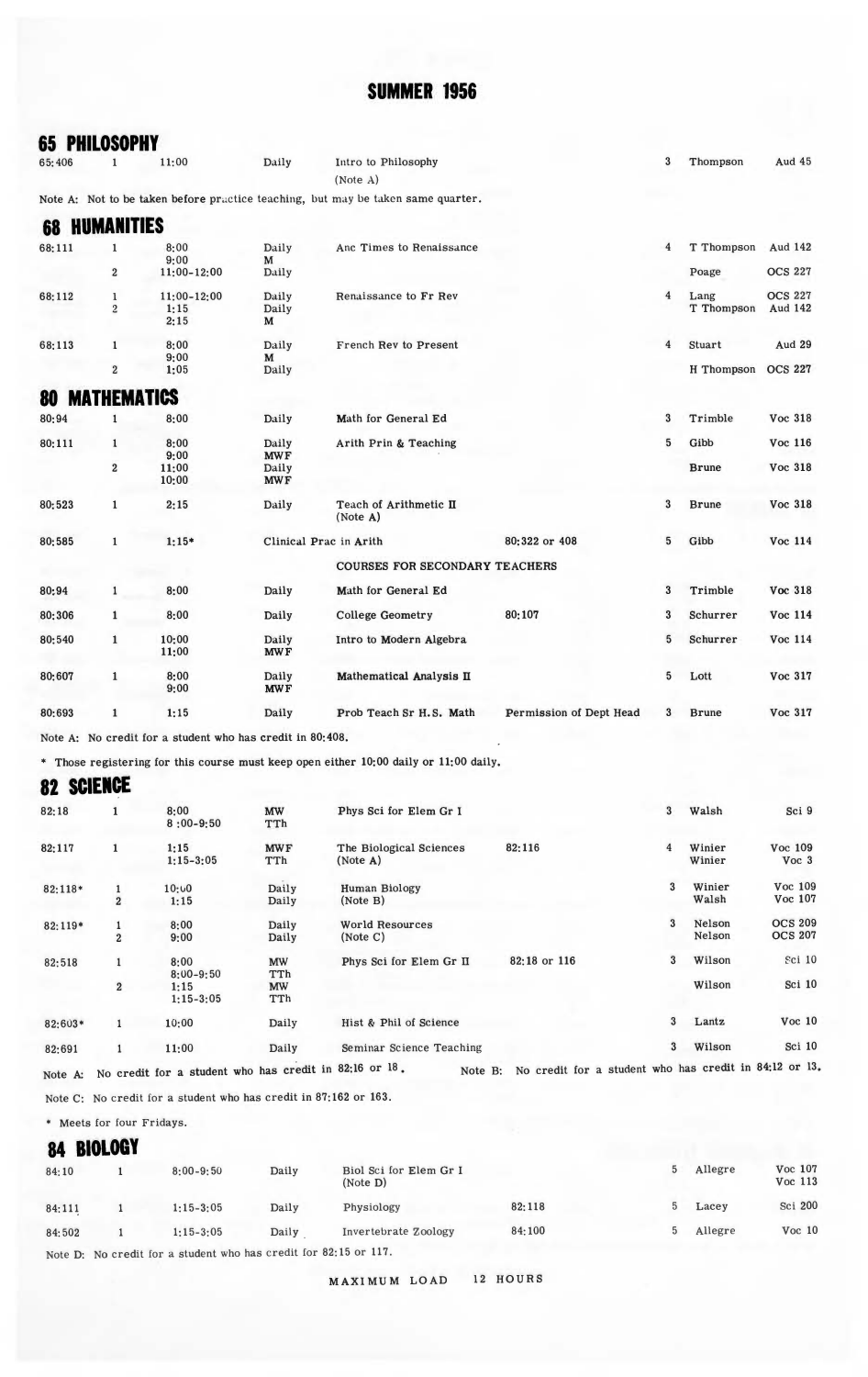|  | 84 BIOLOGY |  |
|--|------------|--|

| 04                        | DIVLVU I                                |                                                                  |                    |                                     |                                                           |                      |                           |                                  |
|---------------------------|-----------------------------------------|------------------------------------------------------------------|--------------------|-------------------------------------|-----------------------------------------------------------|----------------------|---------------------------|----------------------------------|
| 84:508                    | $\mathbf{1}$                            | $8:00 - 9:50$                                                    | Daily              | Bacteriology                        | 82:118                                                    | 5                    | Lacey                     | Voc <sub>10</sub><br>Voc 7       |
| 84:512*                   | $\mathbf 1$                             | 8:00                                                             | Daily              | Heredity                            | 82:118                                                    | $\cdot$ <sup>3</sup> | Winier                    | Voc 109                          |
| 84:515                    | $\mathbf{1}$                            | 10:00<br>10:00-11:50                                             | MW<br>TTh          | Biol Sci for Elem Gr II             | 82:15, 117 or 84:10                                       | 3                    | Walsh                     | Voc 107<br>Voc 113               |
| 84:680                    | 1                                       | Arr                                                              | Arr                | Special Problems in Biology         | Approval of Dept Head                                     | $1 - 5$              | Lantz                     |                                  |
| * Meets for four Fridays. |                                         |                                                                  |                    |                                     |                                                           |                      |                           |                                  |
| öÜ                        | <b>CHEMISTRY</b>                        |                                                                  |                    |                                     |                                                           |                      |                           |                                  |
| 86:529                    | $\mathbf{1}$                            | $10:00 - 11:50$                                                  | Daily              | Physical Chemistry                  | Approval of Dept Head                                     | 5                    | Kercheval                 | Sci 309<br>Sci 308               |
| 86:681                    | $\mathbf{1}$                            | Arr                                                              | Arr                | Special Problems in Chem            | Approval of Dept Head                                     | $1 - 5$              | Kercheval                 |                                  |
| <b>87 EARTH SCIENCE</b>   |                                         |                                                                  |                    |                                     |                                                           |                      |                           |                                  |
| 87:366                    | $\mathbf{1}$                            | 8:00<br>$8:00 - 9:50$                                            | <b>MWF</b><br>TTh  | Geography of No America             |                                                           | 5                    | Patten                    | <b>OCS 201</b>                   |
| 87:561                    | $\mathbf{1}$                            | 11:00-12:00                                                      | Daily              | Meteorology                         |                                                           | 4                    | Nelson                    | <b>OCS 201</b>                   |
| 87:571                    | $\mathbf{1}$                            | 1:15<br>$1:15-3:05$                                              | <b>MWF</b><br>TTh  | Geography of Asia                   |                                                           | 5                    | Patten                    | <b>OCS 201</b>                   |
| ŏö                        | <b>PHYSICS</b>                          |                                                                  |                    |                                     |                                                           |                      |                           |                                  |
| 88:540                    | 1                                       | $1:15-3:05$                                                      | Daily              | Meas in Elect & Magn                | 88:343 or equiv                                           | 5                    | Poppy                     | Sci 208                          |
| 88:650                    | 1                                       | $10:00 - 11:50$                                                  | Daily              | <b>Atomic Physics</b>               | 88:140, 341, 343                                          | 5                    | Rogers                    | Sci 210                          |
| 90.                       | SOCIAL SCIENCE                          |                                                                  |                    |                                     |                                                           |                      |                           |                                  |
| 90:10                     | $\mathbf{1}$<br>$\overline{\mathbf{2}}$ | 9:00<br>2:15                                                     | TTh<br>TTh         | <b>Contemporary Affairs</b>         |                                                           | 1                    | <b>Margulies</b><br>Poage | <b>OCS 327</b><br><b>OCS 327</b> |
| 90:116                    | $\mathbf{1}$                            | 1:15<br>2:15                                                     | Daily<br>MW        | Basic Forces & Econ Problems        |                                                           | 5                    | Leavitt                   | <b>OCS 217</b>                   |
| 90:117                    | $\mathbf{1}$<br>$\overline{2}$          | $11:00 - 12:00$<br>1:05                                          | Daily<br>Daily     | Governmental Problems<br>(Note A)   |                                                           | 4                    | <b>Margulies</b><br>Mork  | <b>OCS 307</b><br><b>OCS 307</b> |
| 90:118                    | $\mathbf{1}$<br>$\overline{2}$          | 9:00<br>2:15                                                     | Daily<br>Daily     | Problems of Society<br>(Note B)     |                                                           | 3                    | <b>Bultena</b><br>Dee     | <b>OCS 223</b><br><b>OCS 223</b> |
| 90:400                    | $\mathbf{1}$<br>$\overline{2}$          | 9:00<br>2:15                                                     | TTh<br>TTh         | Contemporary Affairs                |                                                           | 1                    | Lang<br>Lang              | <b>OCS 327</b><br><b>OCS 327</b> |
| 90:490                    | $\mathbf{1}$                            | $11:00-12:00$                                                    | Daily              | Teach of Social Studies             | 15 hours of social science                                | 4                    | Mork                      | <b>OCS 327</b>                   |
| 90:691                    | $\mathbf{1}$                            | 10:00                                                            | Daily              | Prob Teach Soc Studies              |                                                           | $\boldsymbol{3}$     | Mork                      | <b>OCS 221</b>                   |
| 92                        | <b>ECONOMICS</b>                        | Note A: No credit for a student who has credit in 94:132 or 133. |                    |                                     | Note B: No credit for a student who has credit in 98:167. |                      |                           |                                  |
| 92:352                    | $\mathbf{1}$                            | 1:15<br>2:15                                                     | Daily<br><b>MW</b> | Prin of Economics                   | 90:116                                                    | 5                    |                           | <b>OCS 213</b>                   |
| 92:555                    | 1                                       | 11:00                                                            | Daily              | <b>Industrial Relations</b>         |                                                           | 3                    |                           | <b>OCS 213</b>                   |
| 92:682                    | $\mathbf{1}$                            | 3:15                                                             | F                  | Seminar in Economics                | Permission of Dept Head                                   | $1 - 3$              | Leavitt                   | <b>OCS 221</b>                   |
| 94                        | <b>GOVERNMENT</b>                       |                                                                  |                    |                                     |                                                           |                      |                           |                                  |
| 94:134                    | 1                                       | 1:15                                                             | <b>MW</b>          | Parliamentary Law                   |                                                           |                      | Robinson                  | <b>OCS 221</b>                   |
| 94:534                    | $\mathbf{1}$                            | 8:00<br>9:00                                                     | Daily<br>TTh       | Municipal Government                |                                                           | 5                    | Robinson                  | <b>OCS 221</b>                   |
| 94:542                    | $\mathbf{1}$                            | 10:00                                                            | Daily              | School Laws of Iowa                 |                                                           | $\sqrt{3}$           | Robinson                  | <b>OCS 307</b>                   |
| 94:681                    | $\mathbf 1$                             | 3:15                                                             | Th                 | Seminar in Government               | Permission of Dept Head                                   | $1 - 3$              | Robinson                  | <b>OCS 221</b>                   |
| Yb                        | ISTORY                                  |                                                                  |                    |                                     |                                                           |                      |                           |                                  |
| 96:11                     | $\mathbf{1}$                            | 8:00<br>9:00                                                     | Daily<br>MW        | Soc & Econ Hist of U.S.<br>(Note A) |                                                           | $\,$ 5 $\,$          | Margulies                 | <b>OCS 307</b>                   |

 $\begin{array}{c} 10;00 \\ 11;00 \end{array}$ 96:312  $\mathbf 1$ Daily<br>MW Modern Europe To 1870 Note A: No credit for a student who has credit in  $96:14$  and  $304$ .

Daily<br>MW

96:304

 $\mathbf{1}$ 

 $8:00$ <br> $9:00$ 

Note B: No credit for a student who has credit in 96:11.

5 Leavitt

5 H Thompson OCS 311

**OCS 301** 

MAXIMUM LOAD 12 HOURS

American Hist Since 1865<br>(Note B)